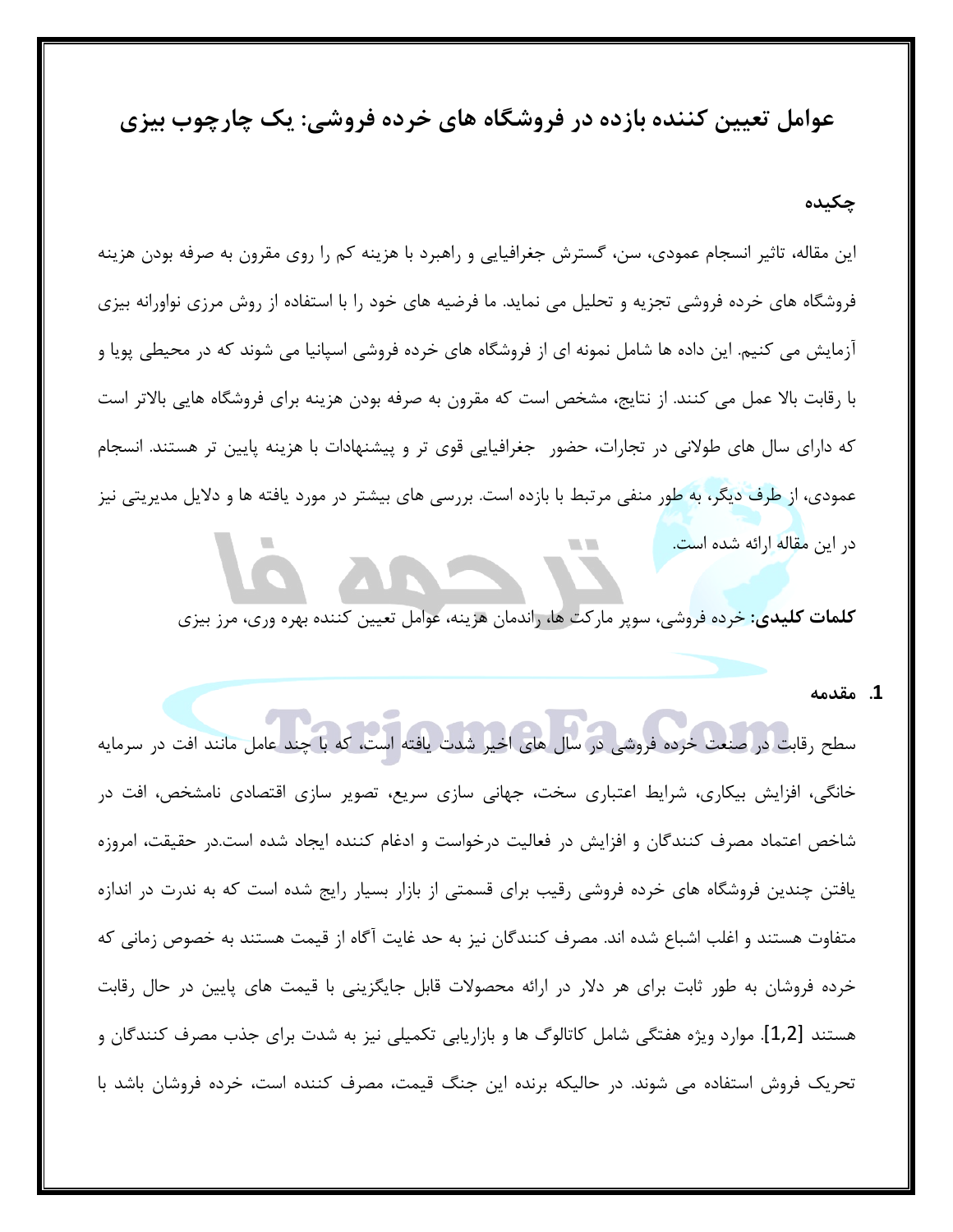حاشیه سود پایین تر باقی بمانند که کنترل محدودتر بهره وری و کاهش ضایعات عملیاتی را الزام می دارد به خصوص زمانی که این صنعت به طور سنتی برای کارگران شناخته شده است.

در ادبیات خرده فروشی، نیاز به بهره وری بالا نیز به عنوان یکی از موضوعات کلیدی برای بقای آینده برجسته شده است. مطالعات متعددي اخيراً ظهور يافته كه به چالش هاي عملكردي چندين بازار خرده فروشي مانند ,Portugal theUS,andFrance [1–4] پرداخته است. پیام کلیدی از بیشتر این مطالعات اینست که اندازه گیری بازده دارای ارتباط حیاتی در سطح فروشگاه و سطح راهبردی است زیرا به خرده فروشان کمک می کند که خودشان را از رقبای دیگر متمایز سازند. مطالعات مرتبط با برخی از مشخصات خاص فروشگاه ها که روی عملکرد خرده فروشی اثر می گذارد نیز در نوشته ها ظاهر شده است.

با رشد اهمیت اندازه گیری های عملکرد در خرده فروشی، روش های پیشرفته تر نیز عرضه شده است. در مقابل نوشته های سنتی که در آن نسبت های ساده بیشتر روش های بهره اتخاذ شده بوده اند، حجم بالایی از کار در حال حاضر در حوزه اندازه گیری بازده تولید با تخمین مرز کارامد وجود دارد که به عنوان یک محک برای ارزیابی عملکرد به کار گرفته می شود. بیشتر روش های اتخاذ شده برای آن هدف شامل مرز تصادفی (SF) و روش های تحلیل پوشش داده ها (DEA) [9-5] می شود. مزیت این روش روش اینست که آنها استفاده از چندین ورودی و خروی را در اندازه گیری عملکرد میسر می سازند که باعث می شود آنها در زمینه خرده فروشی مناسب تر شوند. هرچند روش DEA یک روش قطعی غیرپارامتری است که یک رابطه بین چندین ورودی ارسالی و خروجی را با ایجاد مرزی کارامد تعریف می کند، به علت فراهم ننمودن آمار تناسب مانند مربع r و مقدار p مورد انتقاد قرار گرفته که می تواند برای استنباط های آماری استفاده شود [10]. روش SF، از طرف دیگر، از روشی غیرپارامتری با در نظر گرفتن ویژگی های تصادفی داده ها استفاده می کند [1,19].

هدف این مطالعه، با تمام موارد بالا تحریک می شود و انگیزه آن، گسترش نوشته های موجود توسط ارائه بینشی دقیق تر به عوامل تعیین کننده عملکرد فروشگاه های خرده فروشی است. به خصوص، این مطالعه روی تحلیل در مورد صنعت سوپرمارکت تمرکز می کند که به طور سنتی برای رقابتی بودن شناخته شده است. بیشتر سوپرمارکت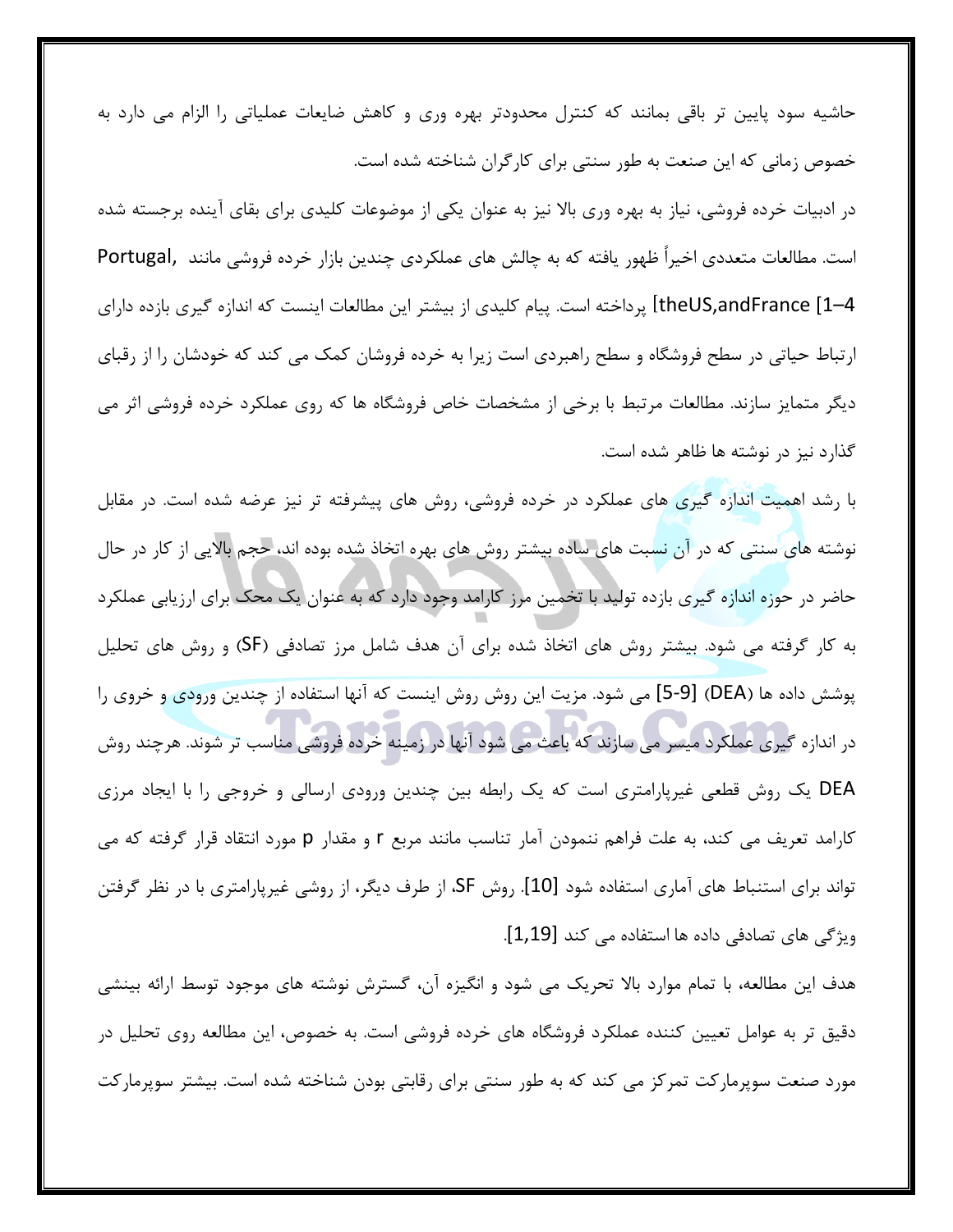ها روی گردش بالای موجودی معمولاً با حاشیه های سود پایین عمل می کنند که پیشنهاد می دهد که خرده فروشی برای هر محصول انفرادی بسیار کم است. در بیشتر کشورها، سوپرمارکت ها علیه سوپرمارکت های محلی، منطقه ای، ملی عمل می کنند به خصوص فروشگاه های مواد غذایی، باشگاه ها، داروخانه ها، فروشگاه های کوچک، كالاهاى تخفيفي و ديگر خرده فروشان محلي. آنها بر مبناى قيمت، موقعيت فروشگاه، تركيب محصول يا انواع محصولات و برندها و خدمات رقابت می کنند. قالب افزایش قیمت کم در صنعت نشان می دهد که قیمت بینهایت چشمگیر است. به بیانی دیگر، سوپرمارکت ها روی افزایش قیمت پایین و حجم فروش بالا تکیه می کنند. در این زمینه، تحلیل بازده شامل ابزاری مفید و جالب برای بهبود سوددهی زنجیره های سوپرمارکت می شود.

بیشتر مطالعات موجود در نوشته ها به طور کلی روی تخمین بازده بدون فراهم نمودن تحلیلی عمیق برای عواملی تمرکز نموده اند که منجر به تغییرات بازده بین فروشگاه های خرده فروشی می شود. تمرکز کم روی بازده این مطالعه را نیز به یک نمونه یا حوزه جغرافیایی تحلیل محدود ساخته است. هرچند، زمانی که این مطالعه روی شناسایی منابع بازده تمرکز کند، این نتایج می توانند برای دیگر بخش های خرده فروشی یا حتی برای همان بخش خرده فروشی در کشورهای دیگر قابل کاربردتر شوند. روش استفاده شده در این مطالعه یک نوآوری را برای نوشته های موجود فراهم می کند. برای اولین بار، ما از روش بیزی استفاده می کنیم که دارای چندین مزیت بر احتمال ماکزیمم (ML) استفاده شده برای تخمین روش SF است. برای نمونه، یک مزیت کلیدی روش بیزی اینست که گنجاندن اطلاعات قبلی در مورد پارامترها را در استنباط ها میسر می سازد. با بیزی، نتایج نیز معمولاً بر حسب تابع چگالی احتمال (pdfها) ارائه می شوند که در نتیجه ایجاد اظهارات احتمال را در مورد پارامترهای مدل ممکن می ساز د.

در آزمایش فرضیه های خود، ما از نمونه سوپرمارکت ها خرده فروشی اسپانیا استفاده می کنیم. چندین مشخصه جالب در مورد بازار خرده فروشی اسپانیا وجود دارد که آزمایش فرضیه های مطلوب ما را میسر می سازد. در بخش بعدی، ما مروری خلاصه در مورد بازار خرده فروشی اسپانیا را فراهم می کنیم. این کار توسط بازنگری نوشته ها، روش شناسی، مشخصات/فرضیه های داده ها، بررسی ها و استنتاج تبصره ها دنبال می شود.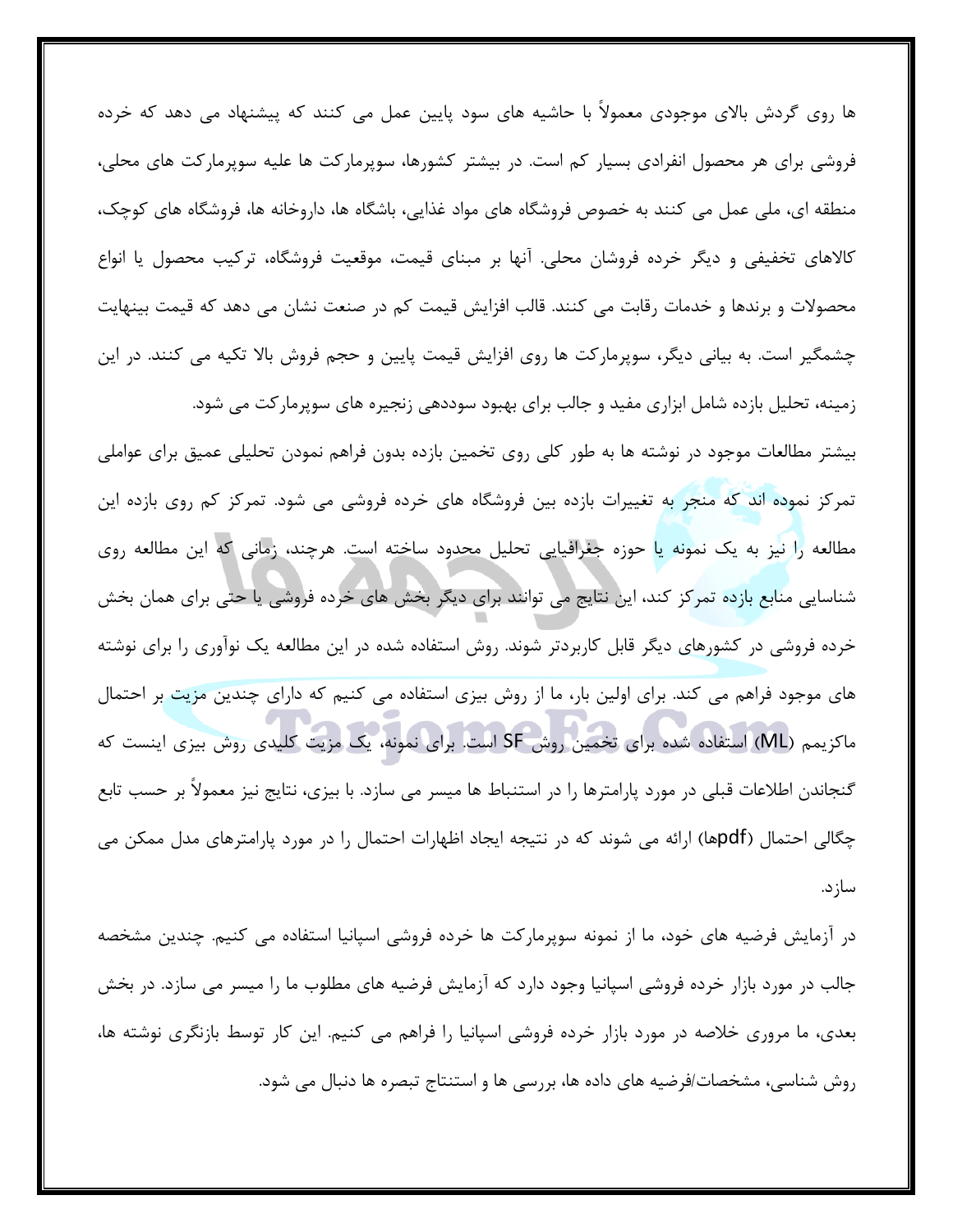## 2. تنظیم زمینه ای

در سال های اخیر، صنعت سوپرمارکت اسپانیا با یک سری از تغییرات مشخص شده است که روی عملکرد و ساختار آن اثر گذاشته است [11]. در ميان آنها، چها عامل حياتي توجه ويژه اي را به خود جلب نموده اند. اول، رشد چشمگیر ایجاد خدمات شخصی در مقایسه با فروشگاه های سنتی [12]. به خصوص، زنجیره سوپرمارکت به یکی از بازیگران اصلی در خوار بار فروشی خرده در اغلب شهرهای اسپانیا مبدل شده است [13] و در سال های اخیر، سهم چشمگیری از بازار را از فروشگاه های سنتی و هایپرمارکتها به دست آورده است. در 2007، برای نمونه، سوپرماركت ها بيش از 73 درصد سهم بازار را براي محصولات غذايي با زنجيره سوپرماركت پيشرو- Mercadona پوشش داده اند که دارای بیش از 1000 سوپرمارکت است. علاوه بر این، اپراتورهای هایپرمارکت سنتی قابل سوپرماركت را توسعه داده اند- براى نمونه، Alcampo) Auchan در اسپانيا) با سوپرماركت هاى Sabeco؛ Carrefout express با Carrefout و مشابه با گروه های توزیع- برای مثال El Corte Ingles با . Supercor

دوم، صنعت سوپر ماركت اسپانيا در سال هاى اخير به واسطه افزايش در تمركز بازار مشخص شده است [14,15]. ین افزایش نتیجه رشد اندازه شرکت ها است که برای به دست آوردن قدرت قوی تر بازار در هر دو سمت کانال توزيع استفاده شده است. اول، برحسب مصرف كنندگان، مي تواند تاثيريب منفي روي قيمت ها [14] وچود داشته باشد و دوم، رابطه بین سازندگان و خرده فروشان نامتقاران تر شده است. به عنوان یک مثال، سهم بازار از پنج شركت پيشرو (يا حوزه فروش) از 42.95 درصد در 2001 تا 59 درصد در 2007 رشد نموده است، در حاليكه شركت در 10 شركت اول از 62.64 درصد به 74 درصد در 2007 رشد نموده است. براي دقيق بودن، شركت ها با بالاترين سهم در بازار در سال 2007، شركت فرانسوي Carrefour و شركت هاي اسپانيايي Mercadona و .1  Grupo Eroski

سوم، تاكيد بر افزايش چشمگير رقابت دروني در ميان قالب هاي تجاري مختلف، مهم است [16]. هرچند تفاوت ها بين خدمات فراهم شده توسط واسطه هاي مختلف، وجود همزمان چندين قابل تجاري را توجيه مي كند (مثلاً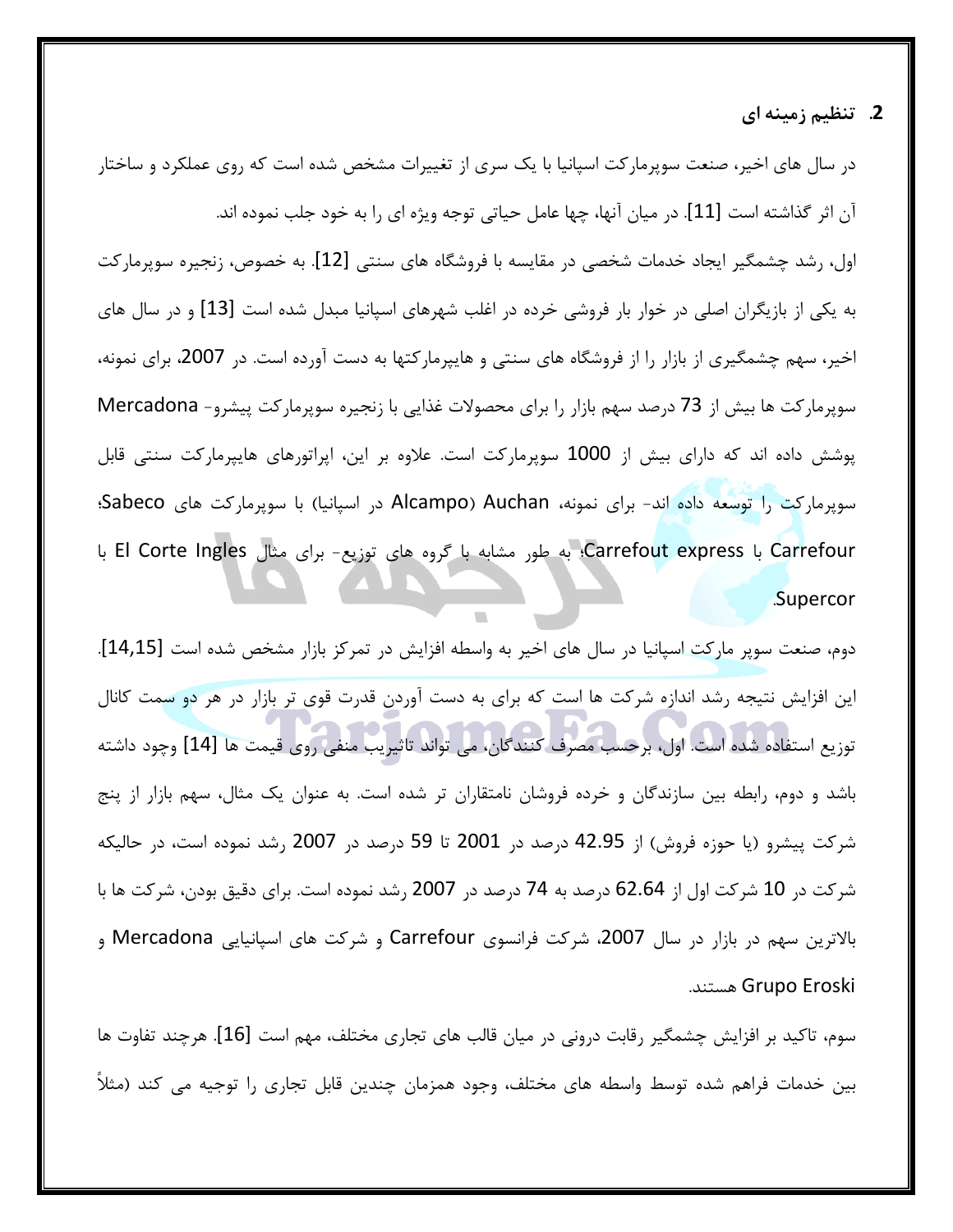فروشگاه های کوچک خواربار یا زنجیره های سوپرمارکت) [17]، بازارهای مرتبط برای فرمول های تجاری مختلف در اسپانیا همپوشانی دارند زمانی که مصرف کنندگان از قالب های مختلف وابسته به نوع خرید استفاده می کنند. این مورد نشاندهنده تکمیلی بودن قوی و روابط قابل جایگزینی در میان قابل های تجاری است. این کار همچنین به انواع یجاد برای فراهم نمودن نوعی یکسان از محصولات منجر می شود و باید توسط مصرف کنندگان به عنوان جایگزین های رقابتی در نظر گرفته شود.

نهايتاً، برجسته نمودن گنجاندن پيشرونده تكنيک هاى تجارى جديد، به خصوص اطلاعات جديد و فناورى هاى ارتباطي (ICTها) مهم است. اين فناوري ها عمدتاً توسط شركت هاي خارجي عامل در اسپانيا معرفي مي شود (مثلاً Carrefour) و توسط تكثير موسسان خرده فروشي حمايت مي شوند. القاي نواوري هاي فناورانه و مديريتي (مثلاً سيستم هاي اسكنر، DPP ،Rack Jobbing ،ECR ،EDI) به عنوان منابع مزيت رقابتي به سمت رضايت بهتر مشتر ی باید به خصوص مورد تاکید قرار گیرد. ICTها تولید و مدیریت ساختارهای سوپرمارکت ها را تغییر داده اند که عملیات های زمان واقعی را پیچیده تر، مدیریت سهام را کارامد تر و توسعه محصولات جدید و خدمات را به نفع بهبود بهره وري را ميسر مي سازد [18].

<mark>3</mark>. بازنگری نوشته ها</mark>

دو روش علمی رقابتی برای تحلیل بازده وجود دارد: مرز تصادفی (SF) و DEA. چندین مقاله در مورد نوشته های خرده فروشی وجود دارند که از این روش ها یا ترکیبی از هر دو استفاده نموده اند. در جدول 1، ما این مقالات را با ارائه مدل ها و ورودی ها و خروجی های استفاده شده خلاصه نموده ایم.

می توانیم مشاهده کنیم که بیشتر نویسندگان از روش DEA استفاده نموده اند و اینکه تنها چند مقاله وجود دارد كه از مدل های اقتصادسنجی استفاده نموده است. Sellers و Mas آلاو I9] تابع تولید خرده فروشان اسپانیایی را تخمین زده و آن را با مدل های DEA مقایسه نموده اند. دیگر کاربرد اروپایی شامل [1] Barros می شود که از مدل DEA برای تحلیل بازده خروجی خرده فروشی پرتقال استفاده نمود. بهره وری در یک سطح ذره ذره در امریکا توسط Ratchford [2] تحليل شده است. اين نويسنده از تابع هزينه با معادله سهم مرتبط استفاده نمود و نتيجه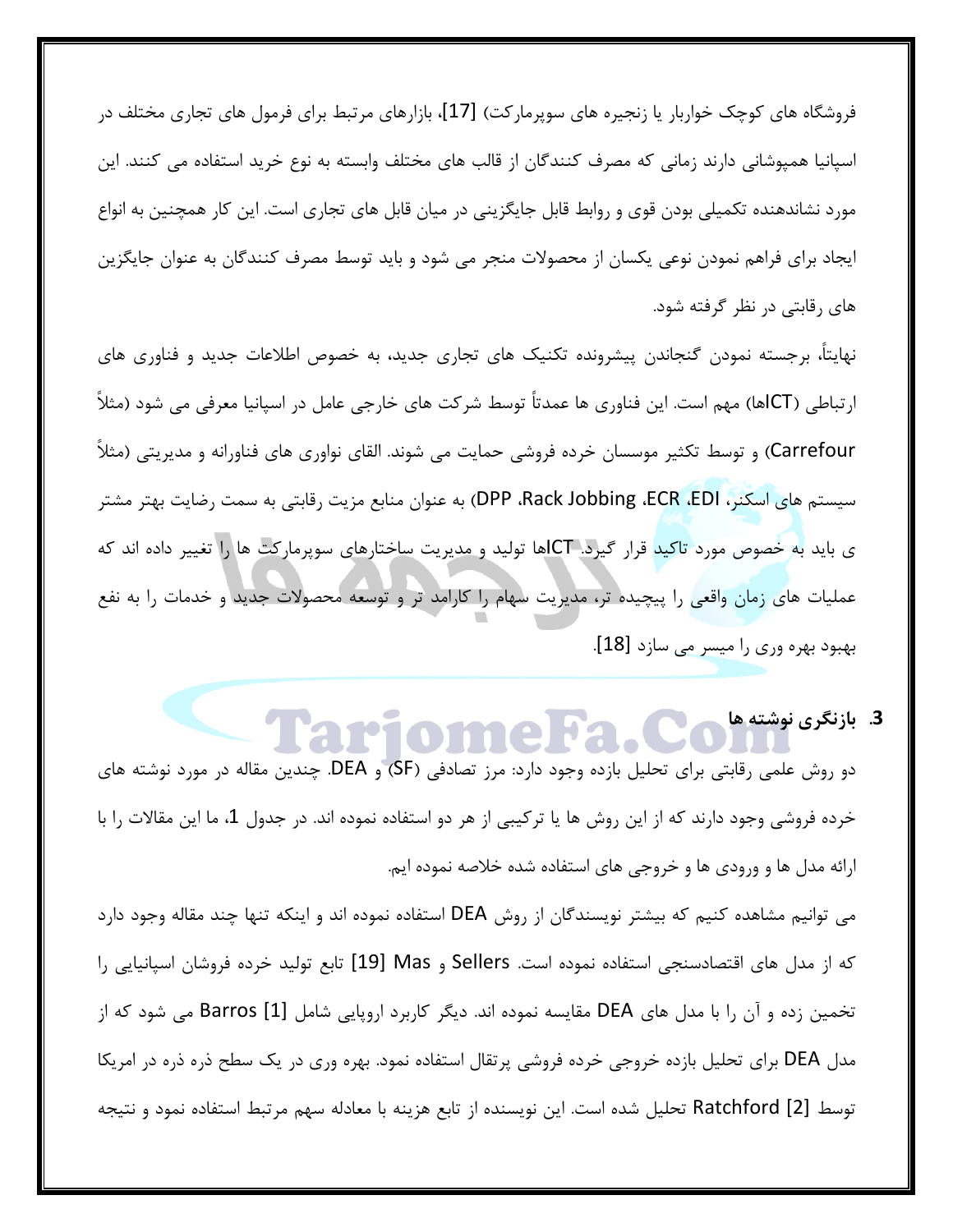گرفت که این صنعت درجه ای متوسط را در رشد در بهره وری کلی بین 1959 و 1995 ثبت نموده است. Betancourt و Malanoski [20] به بررسی رشد در انواع خاص خدمات ارائه شده توسط نمونه ای سوپرمارکت ها با مدل همزمان اقتصادسنجی پرداختند. آنها نتیجه گرفتند که شواهدی برای بازگشت ثابت به مقایس در خروجی یا بازگشت وجود دارد اما افزایش با توجه به تدارکات خدمات توزیع به مقیاس باز می گردد. [21] Ofer نیز اقتصادهای بعدی مقیاس را در بخش خرده فروشی اسرائیل یافت و [22] Oi ارتباط بین اندازه فروشگان و اندازه مبادله را برجسته نمود. تدارک مجموعه های عمیق تر و گسترده تر دلیلی برای اندازه بزرگتر فروشگاه و نیز منبع اقتصادهای مقیاس است [23].

این بازنگری خلاصه نوشته ها نشان می دهد که هیچ مقاله منتشره ای برای تحلیل بازده شرکت های سوپرمارکت با استفاده از روش بیزی وجود ندارد. بیشتر مطالعات روش DEA را اتخاذ نموده اند که از محدودیت های اماری رنج می برد. از آن مهم تر، بیشتر مطالعات دردسترس روی تحلیل بازده فروشگاه های خرده فروشی بدون فراهم نمودن تحلیلی برای عوامل تمر کز نموده اند که منجر به تغییرات بازده بین فروشگاه های خرده فروشی می شود.

4. مرز تصادفی: چارچوب بیزی

مدل مرز تصادفی استفاده شده در این مطالعه می تواند به سادگی به صورت زیر بیان شود

 $C_{it} = g(\mathbf{x}_{it}, \boldsymbol{\beta}) + v_{it} + z_{it}, \quad (i = 1, ..., N; t = 1, ..., T)$  $(1)$ 

که در ان Cit لگاریتم طبیعی هزینه کلی برای فروشگاه خرده فروشی i در زمان xit ،t بردار متغیرهای بیرونی، ga به نام شکل تابعه معلوم، β یک بردار از پارامترهای مجهول است که قسمت قطعی فناوری مرز را مشخص می کند و vit و zit دو عبارت تصادفی هستند، یکی حول صفر متقارن است و نشاندهنده نویز اندازه گیری می باشد و دیگری غیرمنفی است و تاثیر مقرون به صرفه بودن هزینه را ضبط می کند. ما در اینجا Koop و همکاران [24] را دنبال می کنیم و این فرض را می سازیم که zit=zi(t=1,...T). اندازه گیری های مقرون به صرفه بودن هزینه انفرادی معمولاً به صورت ri=exp(-zi) بيان مي شوند كه كميتي در بازه [0,1) است.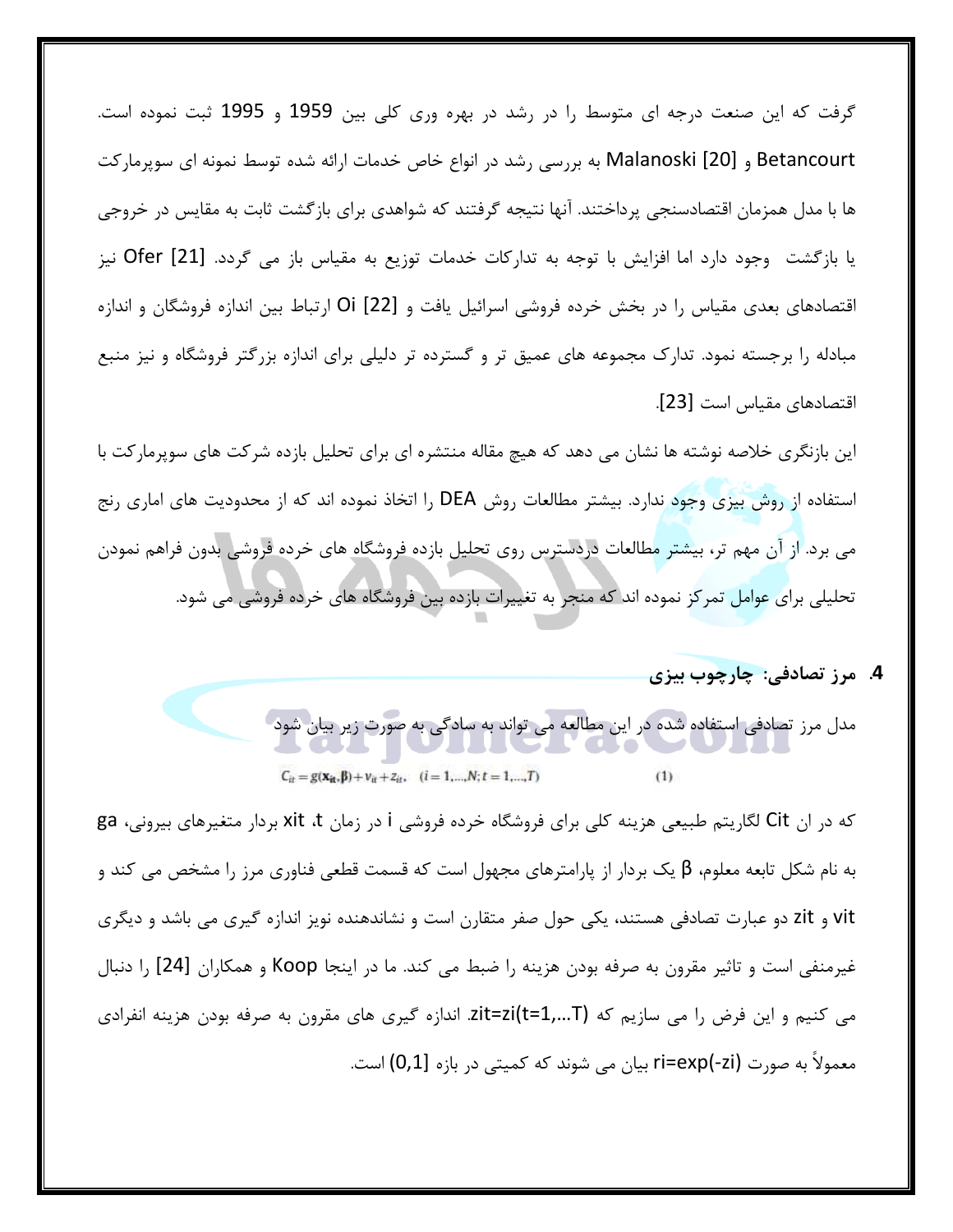تخمین بیزی برای مدل معادله (1) در اینجا نیاز به مشخص نمودن تابع احتمال و توزیع قبلی پارامترهای مدل دارد. برای مشخص نمودن تابع احتمال، ما در اینجا برخی از مطالعات در مورد نوشته ها را دنبال می کنیم که فرض می کنیم vit است، یعنی نرمال با میانگین صفر و واریانس ثابت و zit از توزیع نمایی با میانگین (و انحراف استاندارد) پیروی می کند. میانگین zit می تواند با m-1 متغیر بیرونی sij(j=2,....,m) پیروی نماید که تغییرات ممکن بین مقرون به صرفه بودن هزینه را توضیح می دهد. ما فرض می کنیم که

$$
\lambda_i = \prod_{j=1}^m \phi_j^{-w_j} \tag{2}
$$

که در آن پارامترهای مجهول، sij=1 و m>1 (توزیع zi می تواند برای i های مختلف متفاوت باشد). توجه کنید که در موردی خاص زمانی که m=1 (آنگاه)، این مقدار با فرض اینکه متغیرهای بیرونی دارای تاثیری قوی در تفسیر منابع ناکارامدی های هزینه باشد. مدل کامل بیزی برای (1) می تواند به صورت زیر بیان شود

$$
p(\mathbf{C}, \mathbf{z}, \boldsymbol{\theta} | \mathbf{X}, \mathbf{S}) = p(\boldsymbol{\theta}) p(\mathbf{z} | \boldsymbol{\theta}, \mathbf{X}, \mathbf{S}) p(\mathbf{C} | \mathbf{z}, \boldsymbol{\theta}, \mathbf{X}, \mathbf{S})
$$

$$
\propto p(\boldsymbol{\theta}) \prod_{i=1}^{N} \left[ f_G \left( z_i \middle| 1, \prod_{j=1}^{m} \phi_j^{s_{ij}} \right) \prod_{t=1}^{T} f_N^1(C_{it} | g(\mathbf{x}_{it}, \boldsymbol{\beta}) + z_i, \sigma^2) \right]
$$
(3)

$$
p(\theta) = p(\sigma^2)p(\beta)p(\phi) \propto f_G\left(\sigma^{-2}|\frac{1}{2}n_0, \frac{1}{2}c_0\right)I(\beta \in B)\prod_{j=1}^m f_G\left(\phi_j|1, g_j\right)
$$
\n(4)

که نشان دهنده هیچ اطلاعات قبلی در مورد پارامترها نیست، به جز برای شرایط منظم بودن تحمیل شده توسط تئوري اقتصادي و با تابع نمايش دهنده (.)I ارائه مي شود. توجه كنيد كه n0 و c0 فراپارامترهاي غيرمنفي هستند. پیرو Kopp و همکاران [24] و Marzec و Osiewalski [25] ما نیز از gj=1 برای j>1 استفاده می کنیم و در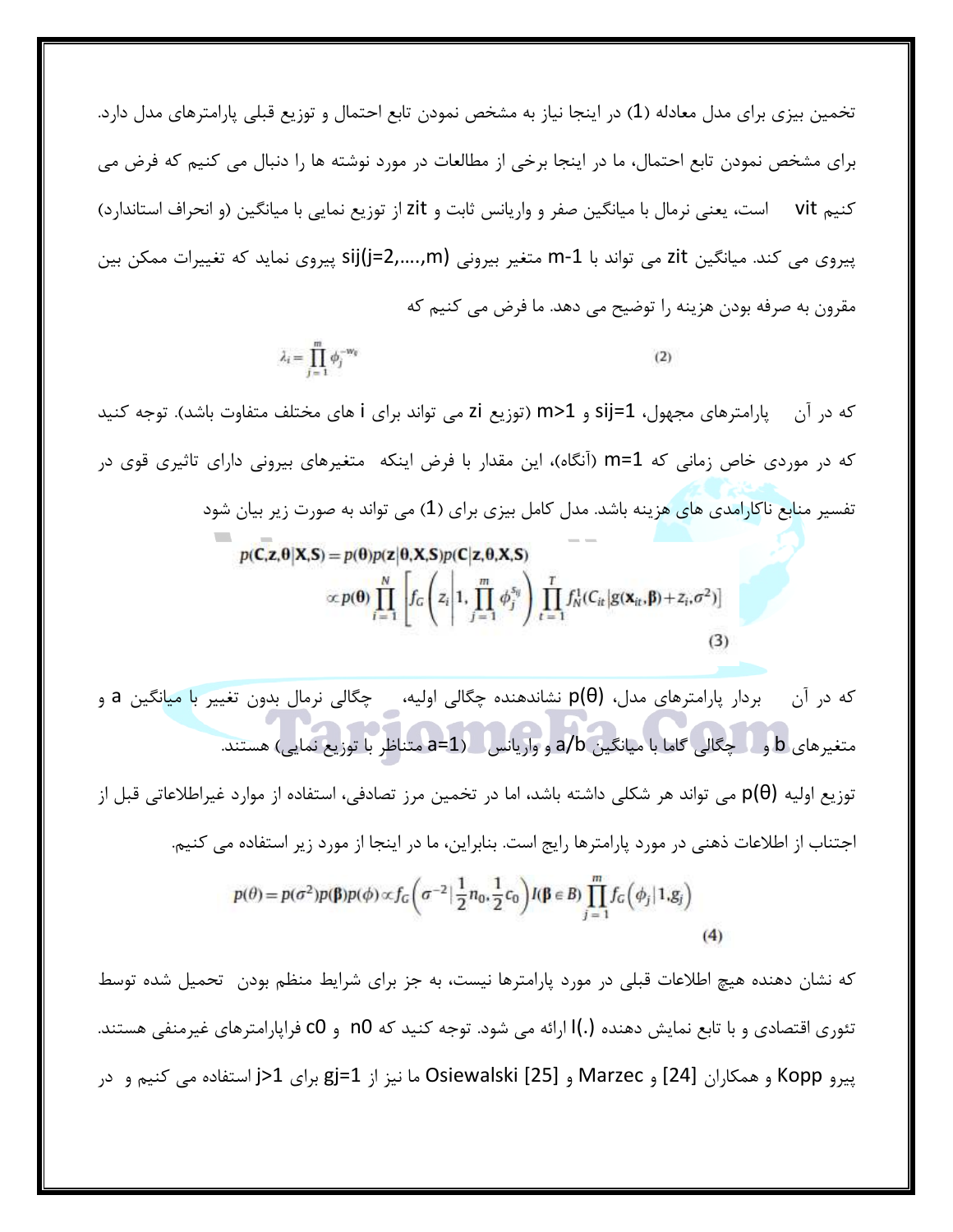$$
p(\boldsymbol{\beta}|\mathbf{C},\mathbf{X},\mathbf{S},\mathbf{z},\sigma^{-2},\phi) \propto I(\boldsymbol{\beta} \in B) f_N^k(\boldsymbol{\beta}|\hat{\boldsymbol{\beta}},\sigma^2(\mathbf{X}'\mathbf{X})^{-1})
$$
\n(5)

که در آن ۲۵  $\hat{\mathfrak{g}} = (\mathbf{X}^\prime \mathbf{X})^{-1} \mathbf{X}^\prime$ (C—z ⊗  $\mathbf{\hat{q}}$ بین Z و Kronecker بین Z و





این داده ها، مشخصات مدل و نتایج در بخش های زیر فراهم شده اند.

#### 5. داده ها

این نمونه از ایجاد خرده فروشی خودخدماتی اسپانیایی در فروشگاه خواروبار عمومی با مساحت های فروش بین 400 و 2500 متر مربع (سوپرماركت ها) گرفته شده است. تخمين بازده نياز به واحدهاي همگن دارد، بنابراين به منظرو تضمین سازگاری شرکت های تحلیل شده، هایپرمارکت ها مستثنی می شوند، زیرا ترتیب و خدمات فراهم شده برای مصرف کنندگان نسبتاً از سویرمارکت ها متفاوت است.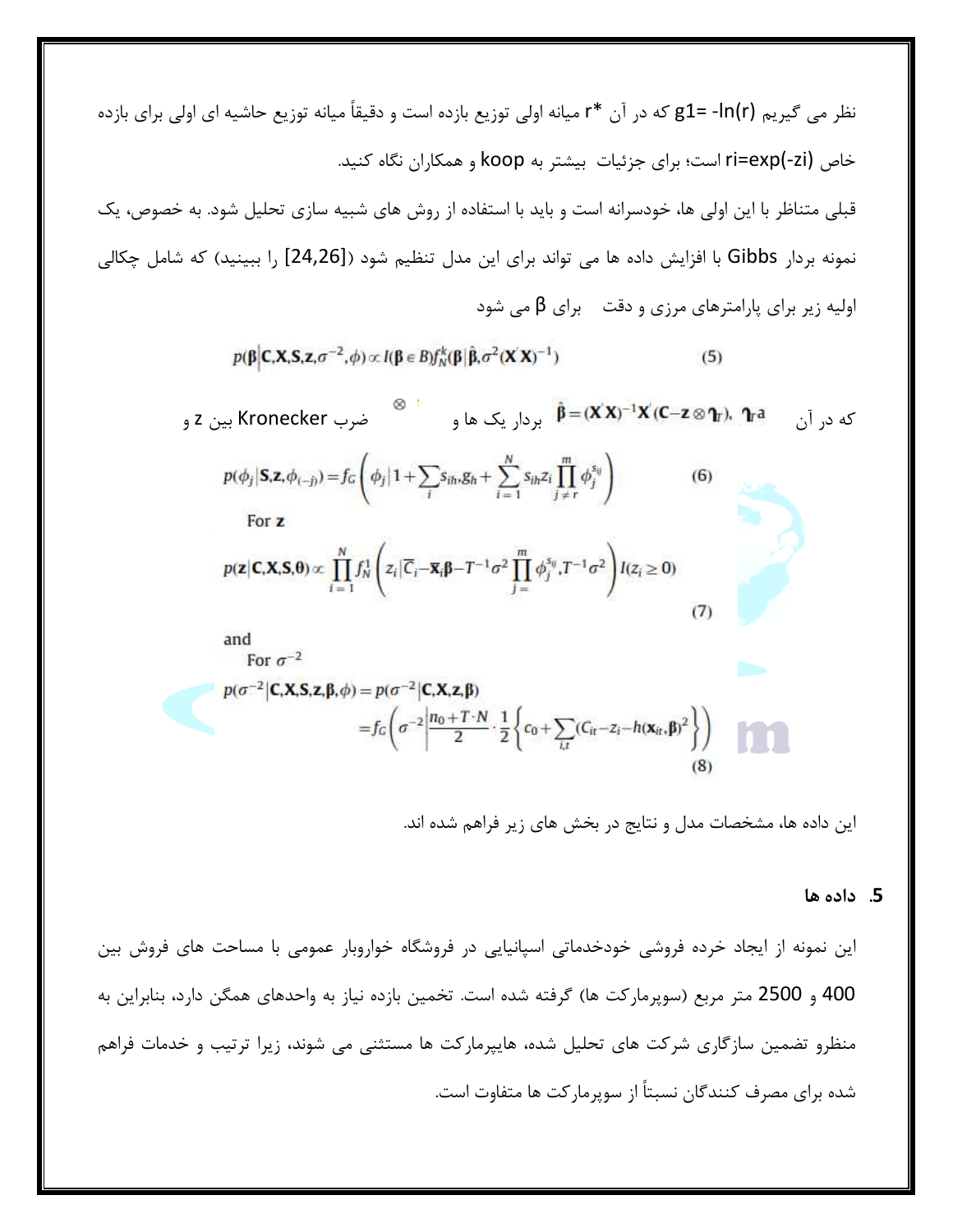در مدت دوره در نظر گرفته شده، یک سری از ادغام کننده ها و تحویل گیرنده ها، انهدام برخی زنجیره های سوپرمارکت و ظهور شرکت های جدید وجود دارد که در سال پایه وجود نداشته است. راه حل اتخاذ شده، استفاده از پانل كامل، حذف شركت هايي كه به عنوان نتيجه انهدام يا ادغام از نمونه حذف شده اند. برخلاف افت اطلاعات، اين می تواند این گزینه را بطلبد که در مورد ما به عنوان اکثریت ادغام کننده ها/ منهدم کننده ها قابل توصیه است که روی نمونه اولیه رخ داده ها در سال های اخیز دوره موقتی در نظر گرفته شهد موثر است که بدین معنی است که انسجام دیر شده شرکت های مرتبط، بسیاری از شرکت های جعلی را خلق می کند، زمان تخمین مرز بازده. نمونه نهایی از 77 زنجیره سوپرمارکت عامل پیوسته از 2001 تا 2007 تشکیل شده است. بر خلاف تعداد کاهش یافته، این شرکت ها بیش از 75 درصد کل فروش سوپرمارکت ها را برای دوره در نظر گرفته شده در اسپانیا ارائه داده اند. منابع استفاده شده برای دستیابی به متغیرهای به کار گیری شده، پایگاه داده Distribution Yearbook AlIMARKET (یکی از مهم ترین پایگاه های داده خرده فروشی در بازار اسپانیا که داده های بازاریابی و مالی را از سوپرمارکت های مهم جمع آوری می کند) و پایگاه داده SABI که اطلاعات حسابداری در مورد شرکت های اسپانیایی را فراهم می کند. همانطور که ما از داده های پانل استفاده می کنیم، مقادیر پولی توسط شاخص قیمت مصرف کننده متورم می شوند (CPI) که توسط سازمان آماری ملی فراهم شده اند و با 2001 یورو ثابت بیان می ariomera.Com

میزان قابل توجهی از فرضیه گذاری و تحقیقات تجربی در مورد همبستگی های بهره وری خرده فروشی کارگر انجام شده است [27]. این همبستگی ها می تواند به صورت زیر طبقه بندی شود: (i) متغیرهای بازاریابی (موقعیت فروشگاه)، سطوح قیمت، سرمایه گذاری موجودی و تبلیغ هزینه ها)؛ (ii) مشخصات شرکت خرده فروشی (نوع فروشگاه و شکل قانونی مالیکت)؛ و (iii) همبستگی های اقتصادی سنتی (دستمزدها، سرمایه برای نسبت کارگر و مقياس يا اندازه شركت) (مثلاً [31-27]؛ [32,2]). هرچند مقاله هاي تجربي تحليل كننده همبستگي هاي بازده خرده فروشی کمیاب هستند و بیشتر مطالعات موجود مبتنی بر بانکداری خرده فروشی هستند (مثلاً [33]). Sellers و Mas ] [11] اثر سرمایه گذاری موجودی را در هر متر مربع، سطح دستمزد برای هر کارمند و سن شرکت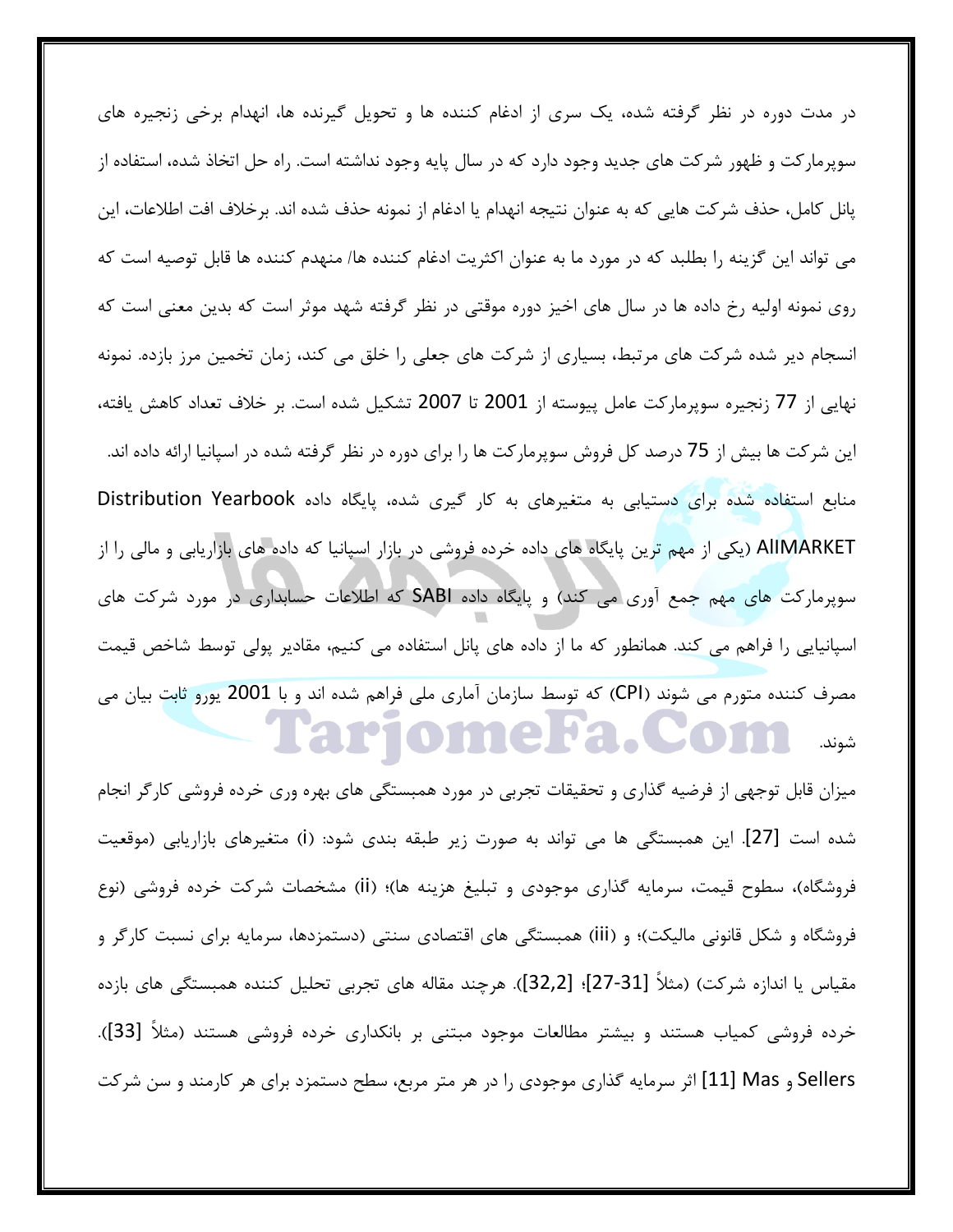براي بازده خرده فروشي تحليل نموده اند، در حاليكه [34] DeJorge به ارزيابي اثر شرايط تنظيمي پرداخته اند (بیشتر یا کمتر محدودیت ها برای روزنه های جدید). برای بازده خرده فروشان. بنابراین، این مقاله یکی از اولین گام ها به سمت شناسایی آن عوامل است که روی بازده خرده فروشی تاثیر می گذارد. به خصوص، هدف ما ازمایش رابطه بین بازده خرده فروشی و تغییرات زیر است: راهبرد انسجام عمودی، عمر شرکت، راهبرد ملی در مقابل محلی و راهبرد قیمت. بیشتر توجیهات در مورد انتخاب هر یک از این تغییرات در بخش های فرعی زیر فراهم شده است.

#### 5.1. انسجام و بازده عمودي

انسجام عمودی یکی از موضوعات مورد نظر برای اقتصادها در چندین دهه بوده است [35]. انسجام عمودی مالکیتی مشترک را برای سطوح پشت سر هم زنجیره تامین فراهم می کند و تبادل داخلی را به جای بازار یا تبادل قراردادی تسهیل <mark>می کند [36]. انسجا</mark>م عمودی مراحل تولید در خرده فروشی زمانی پدیدار می شود که مزایای بازده اقتصادی برای تولید مرتبط خاص وجود دارد که هزینه های تبادل را با کاهش ناکارایی های قراردادی بین تامین کنندگان یکپارچه نشده و مشتریان کاهش می دهد. در وضعیتی ساده که در آن یک سازنده، یک فروشنده کلی و یک خرده فروش وجود دارد، فروشنده دارای هزینه حاشیه ای است (قیمت تنظیم شده برای هر سازنده) و برای ایجاد زود باید فروش بالای هزینه حاشیه ای باشد. خرده فروش دارای هزینه حاشیه ای است که معمولاً قیمتی است که فروشنده کلی تنظیم می کند. بنابراین خرده فروش یک قیمت را برای مصرف کننده بالای این قیمت تنظیم می کند. زمانی که انسجام عمودی وجود دارد، خرده فروش جدید (نتیجه انسجام بین فروشنده کلی و خرده فروش) در حال حاضر فراهم کننده محصول به طور مستقیم برای مصرف کننده و تنها نشاننه برای مصرف کننده است. قیمت ماکزیمم کننده سود برای مصرف کننده کمتر از قبلی است، که بازده کل سیستم را افزایش می دهد.

از نقطه نظر مدیریت زنجیره تامین، برخی نویسندگان اثر انسجام عمودی را روی بازده شرکت های مرتبط تحلیل می نمایند. به طور مثال، Golany و همکاران [37] یک چارچوب اندازه گیری بازده را برای سیستم های متشکل از دو سیستم فرعی مرتب شده به طو سری توسعه دادند که به طور همزمان بازده سیستم جمع شده و هر سیستم فرعی را (انسجام عمودی) محاسبه می کند. یافته های انها پیشنهاد می دهد که مدیران هر سیستم فرعی برای نوآوری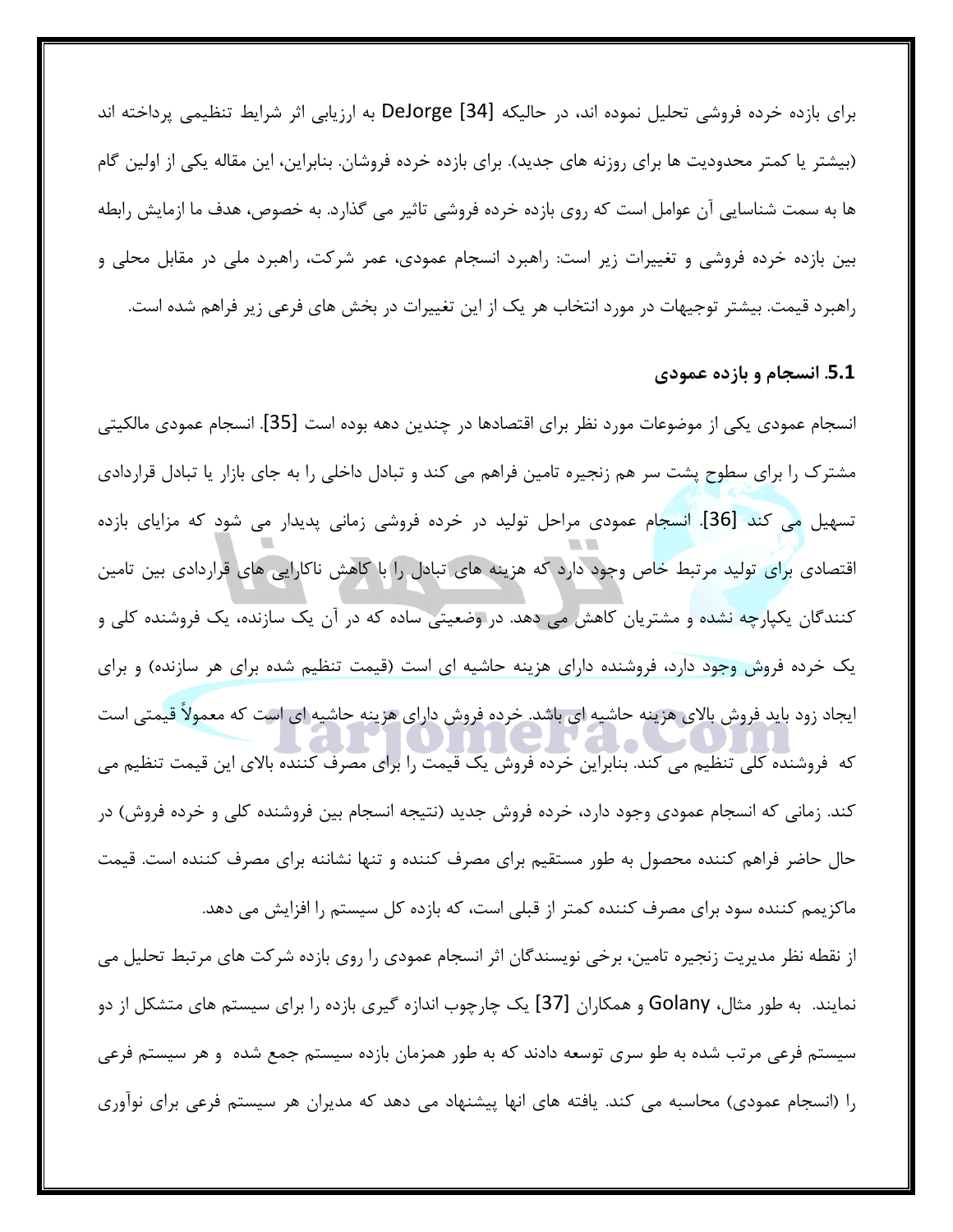های انسجام عمودی توافق نمی کنند مگر اینکه هر سیستم فرعی کارامدتر از آن باشد که هر کس بتواند با اعمال جداگانه تحلیل رایج بازده به آن دست یابد.

بدين ترتيب، Axelsson و همكاران [38] استدلال مي كنند كه منابع دروني تصميمات- يعني فرض نمودن فرآیندهای کنونی انجام شده توسط تامین کنندگان خارجی- نتایج فرایندی پیوسته هستند که در ان شرکت به ارزیابی عواملی می پردازد که روی انسجام عمودی برای کارامدتر نمودن عملیات ها عمل می نماید. McLaren [39] نشان داده است که بهره های بازده مرتبط با انسجام عمومی، شکل هزینه های ثابت کمتر را برای شرکت های جریان رو به پایین می گیرد. پیرو این استدلال، Avenel [40]، نشان داده که چگونه سوددهی انسجام عمودی مرتبط با قابلیت شرکت های منسجم برای هماهنگ نمودن اتخاذ فناوری های خاص مرتبط با هزینه حاشیه ای

كمتر است. نتیجتاً، فرضیه زیر پیشنهاد می شود: H1: خرده فروشان منسجم عمودي كارامدتر از خرده فروشان بدون انسجام عمودي هستند.

# <mark>5.2</mark> راهبرد قیمت و بازده

در زمینه سازمان صنعتی، دو تئوری جایگزین برای تفسیر رابطه بین ساختار بازار (تمرکز بازار و سهم بازار) و عملکرد به میان امده است. از یک طرف، فرضیه سنتی قدرت بازار [41] پیشنهاد می کند که تمرکز بالای بازار و یا سهم بازار مرتبط با قیمت های کمتر مطلوب برای مصرف کنندگان است که به نوبه خود سودهای بالاتر را برای تولیدکنندگان یجاد می کند. شرکت های عامل در بازارهای متمرکز می توانند رفتار دسیسه امیز، مطالبه قیمت های بالاتر برای محصولات خود را اتخاذ نمایند. در حقیقت، در بازار متمرکز، شرکت ها دارای انگیزه هایی برای همکاری در مقابل رقابت هستند زيرا اگر انها قادر به هماهنگي اقدامات خود باشند و هيچ ورودي بالقوه براي بازار وجود نداشته باشد، آنها می توانند انحصاری عمل کنند و سودهای ارتباط صنعت را ماکزیمم نمایند. از طرف دیگر، فرضیه ساختار کارامد [42,43] پیشنهاد می کند که تمرکز و یا سهم بازار به طور مثبت با بازده شرکت مرتبط هستند به طوری که کارامدترین شرکت ها بیشتر رشد می کنند و غالب سهم بازار را به دست می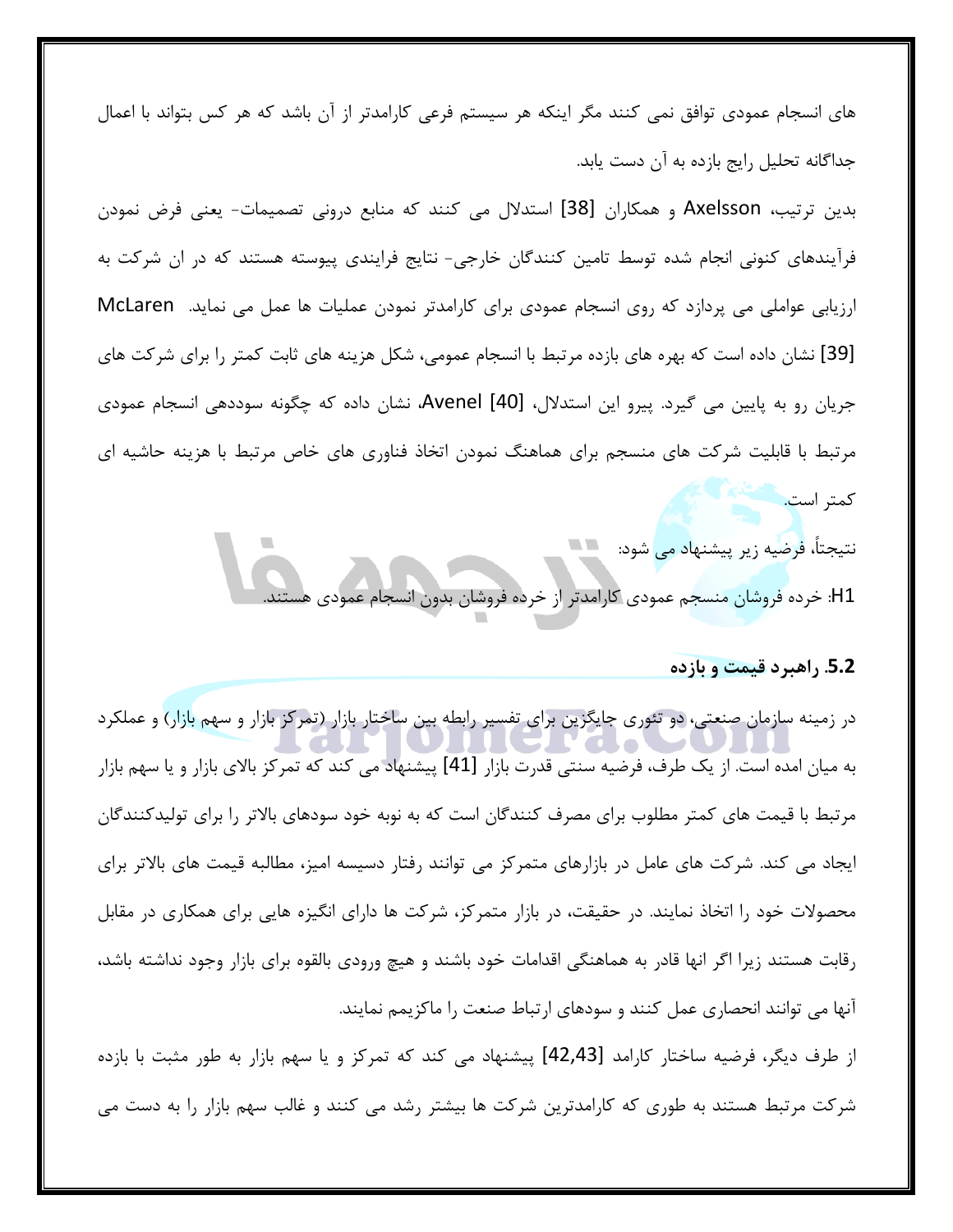آورند. تحت این فرضیه، تمرکز بالا و سهم بازار مرتبط با قیمت های مطلوب تر برای مصرف کنندگان هستند اگر برخی از ذخایر صورت گرفته از طریق بازده برای مصرف کنندگان عبور داده شود (حتی الامکان به عنوان بخشی از فرایند رسیدن به غالب سهم بازار). بازده بالاتر شرکت های عامل در بازارهای متمرکزتر و دارای سهم بالاتر بازار نیز سودهای بالاتر را تولید می کنند. به طور خلاصه، این فرضیه مقرر می کند که بازده سوددهی و تمرکز (و یا سهم بازار) را توضیح می دهد. به بیانی دیگر، ارتباط مثبت بین سوددهی و تمرکز ناشی از بازده بالاتر شرکت های بزرگتر است و برای تمرین قدرت انحصاری در صنعت نیست.

یکی از مشخصات صنعت سوپرمارکت اسپانیا، حضور گروهی کوچک از شرکت های بزرگ با سهم بالای بازار همراه با ساختار اتمیزه بازار با تعداد بالایی از عوامل است که وضعیتی را بین شرایط ایجاد شده در مدل های رقابت کامل و مونوپلی ایجاد می کند. Sellers و Mas [44] نشان داده اند که وضعیتی رقابتی مشخص کننده بخش فرعی سوپرمارکت در اسپانیا برای ساختار اصلاح شده کارامد است. تحت این فرضیه، پشتیبانی می شود که شرکت های کارامدتر می توانند قیمت های پایین تر را نسبت به رقبا مطالبه نمایند که انها را برای دستیابی به سهم بالاتر بازار و کرایه های اقتصادی توانا می سازد.

حفظ این راهبرد نیاز به تحقیقات پیوسته برای کاهش هزینه دارد که روی بهره بازده تاکید می کند. در حقیقت، تحت راهبرد رقابتی رهبری هزینه پیشنهاد شده توسط Porter [46,46]، یک موقعیت نسبی شرکت در صنعت خود تعیین می کند که آیا سوددهی آن بالا یا زیر متوسط این صنعت است یا خیر. تحت این راهبرد، یک شرکت، تبدیل شدن به تولید کننده با هزینه پایین را در صنعت خود تنظیم می کند. منابع مزیت هزینه متفاوت هستند و به ساختار صنعت وابسته هستند. انها ممكن است شامل تعقيب اقتصادهاى مقياس، فناورى اقتضايى، دسترسى ترجیحی به مواد خام و دیگر عوامل باشند. یک تولیدکننده هزینه پایین باید بسیاری از منابع مزیت هزینه را در صورت امکان بیابد وبه کار گیرد (کاهش هزینه های ساخت واحد از طریق حجم واحد بالاتر، تسهیلات مقیاس کارامد و منحنی تجربه، تمرین نمودن کنترل هزینه روی هزینه های مهندسی شده و مینیمم نمودن هزینه های احتیاطی مانند R&D، خدمات، نیروی فروش، تبلیغ یا کنترل کیفیت). اگر یک شرکت بتواند به رهبری کلی هزینه دست یابد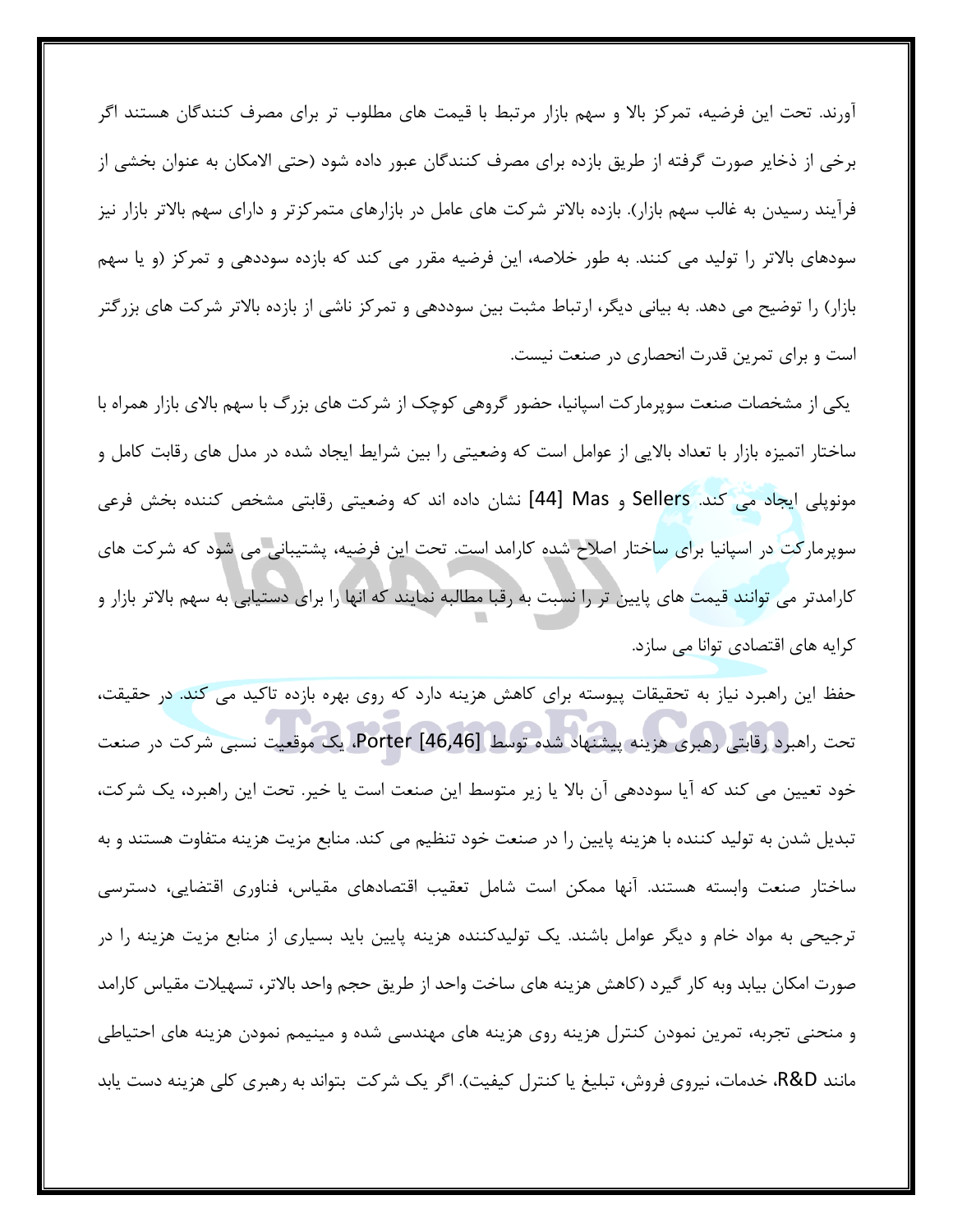و آن را حفظ کند، انگاه بالای متوسط عملکرد در صنعت خود خواهد بود. به شرطی که بتواند قیمت ها را در یا نزدیک به متوسط صنعت فرمان دهد. در انتها، مقرون به صرفه بودن هزینه خرده فروش را قادر به فروش محصولات خود برای بسیاری از مشتریان در پایین ترین قیمت رقابتی می سازد و چنین قیمت پایینی، مزیت رقابتی را فراهم می کند و منجر به افزایش در سهم بازار می شود [47,48].

نتيجتاً، ما فرضيه زير را پيشنهاد مي كنيم:

H2: خرده فروشان قيمت پايين نسبت به خرده فروشان قيمت غيرپايين مقرون به صرفه هستند.

**5.3. عمر شركت** 

اثر تجربه روی بهره وری شرکت یک سوال است که ندرت در نوشته ها به ان پرداخته می شود. در اصل، یک رابطه مثبت میان تقدم یک شرکت و فروش ان وجود دارد و سود می تواند مورد انتظار باشد. Thomas و همکاران [49] عمر شركت را به عنوان يكي از اجزاي كليدي تجربه شركت و منحني يادگيري مطرح نموده اند. در حقيقت، زماني كه يک فروشگاه در جامعه تجارت ايجاد مي شود، آگاهي و شهرت براي گسترش با ديدگاه زباني مثبت مورد انتظار است [49].

در مورد خاص بازده، و به طور كلي صحبت نمودن، تقدم بيشتر اطلاعات در مورد شركت را بالا مي برد كه منجر به ظرفيت بالاتر براي توسعه فعاليت هاي آن با روشي كارامدتر مي شود [49]. در مورد تجربه شركت، كه نوعاً توسط عمر شركت اندازه گيرى مى شود، Berger و Mester [33] در نظر مى گيرند كه عمر يك شركت مى تواند مرتبط با مقرون به صرفه بودن هزينه باشد، زيرا توليد شركت مي تواند شامل يادگيري توسط عمل نمودن باشد. نتيجتاً، فرضيه زير مطرح مي شود:

H3: عمر يک زنجيره سوپرماركت داراي اثري مثبت روي مقرون به صرفه بودن هزينه آن است.  **!56 7,18 .5.4**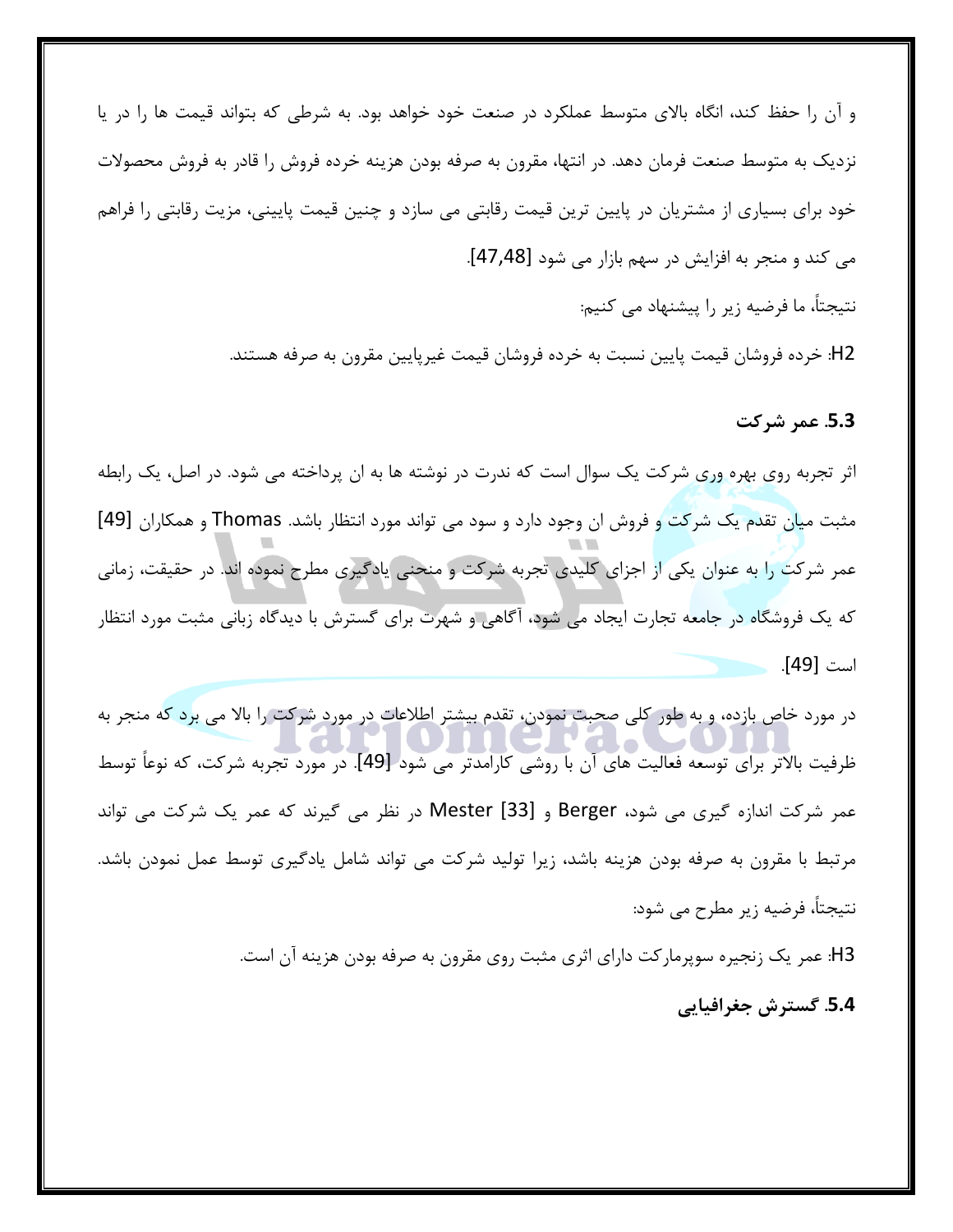بعد از قانون تجارت خرده فروشي اسپانيا در 1996، برخي از زنجيره هاي سوپرماركت و نه تنها بزرگترين، براي افزایش تعداد خروجی ها تلاش نمودند. دو تئوری رقابتی برای تفسیر این رابطه بین گسترش جغرافیایی و بازده به ميان امد، هرچند نتايج واضح نيستند.

از طرف دیگر، مطالعات قبلی از این فرضیه حمایت می کنند که رابطه ای مثبت بین بازده و مسافت وجود دارد (که از گسترش جغرافیایی نتیجه شده است). گسترش جغرافیایی می تواند به طور کارامد سازمان های مدیریت شده را برای صدور مهارت های مدیریت عالی، سیاست ها و رویه ها برای وابستگان میسر سازد، مزیت اقتصادهای شبکه ای را اتخاذ نمايد، اقتصاديهاى حوزه اى و مقياس را مجاز سازد كه هزينه ها را كاهش مى دهد [50]. در اين راستا، Petersen و 51] Rajan] رابطه اي مثبت را بين مسافت و بهره وري كارگر يافتند كه عمدتاً ناشي از نقش فزاينده فناوری است. زمانی که یک صنعت به طور نسبی دارای شدت اطلاعات است، می تواند مزیت معنی دار سودهای پردازش اطلاعات و مخابرات را اتخاذ نماید که شرکت ها را قادر به غربال نمودن و نظارت بر تجارت انها در مسافت های بیشتر می سازد [52].

از طرف ديگر، اگر هزينه هاي عامل مسافت وجود داشته باشد، آنگاه هزينه هاي اضافي يا بازده هاي از دست رفته رخ می دهد زمانی که مدیران دارای مشکل در نظارت و کنترل تجارت محلی از مسافت دورتر هستند [53]. اگر گسترش در بازارهای دورتر جغرافیایی رخ دهد (یعنی ایالت های دیگر) می تواند منجر به کاهش در عملکرد شرکت هایی شود که به دنبال حضور در دیگر بازارها هستند (که بسیار دورتر از بازار طبیعی هستند)، به علت وجود هزینه های عامل مرتبط با مسافت و فقدان کنترل. اینکه باید این اثار وجود داشته باشد، شاهدی به نفع ارتباط منفی بین مسافت و رشد بهره وری است. هرچند، فناوری می تواند این آثار منفی را جبران نماید که اثر منفی مسافت را روی رشد بهره وري (گسترش در ديگر بازارها) كاهش مي دهد [52]. واقعاً، Sellers و Mas [18] پيشنهاد نموده اند که پیشروی فناورانه در صنعت خرده فروشی اسپانیا می تواند به بهبودهای بهره وری منجر شود و این یافته ها با فرضیه کنترل بهبود یافته در خروجی های مسافت و هزینه های عامل کاهش یافته مسافت سازگار خواهد بود.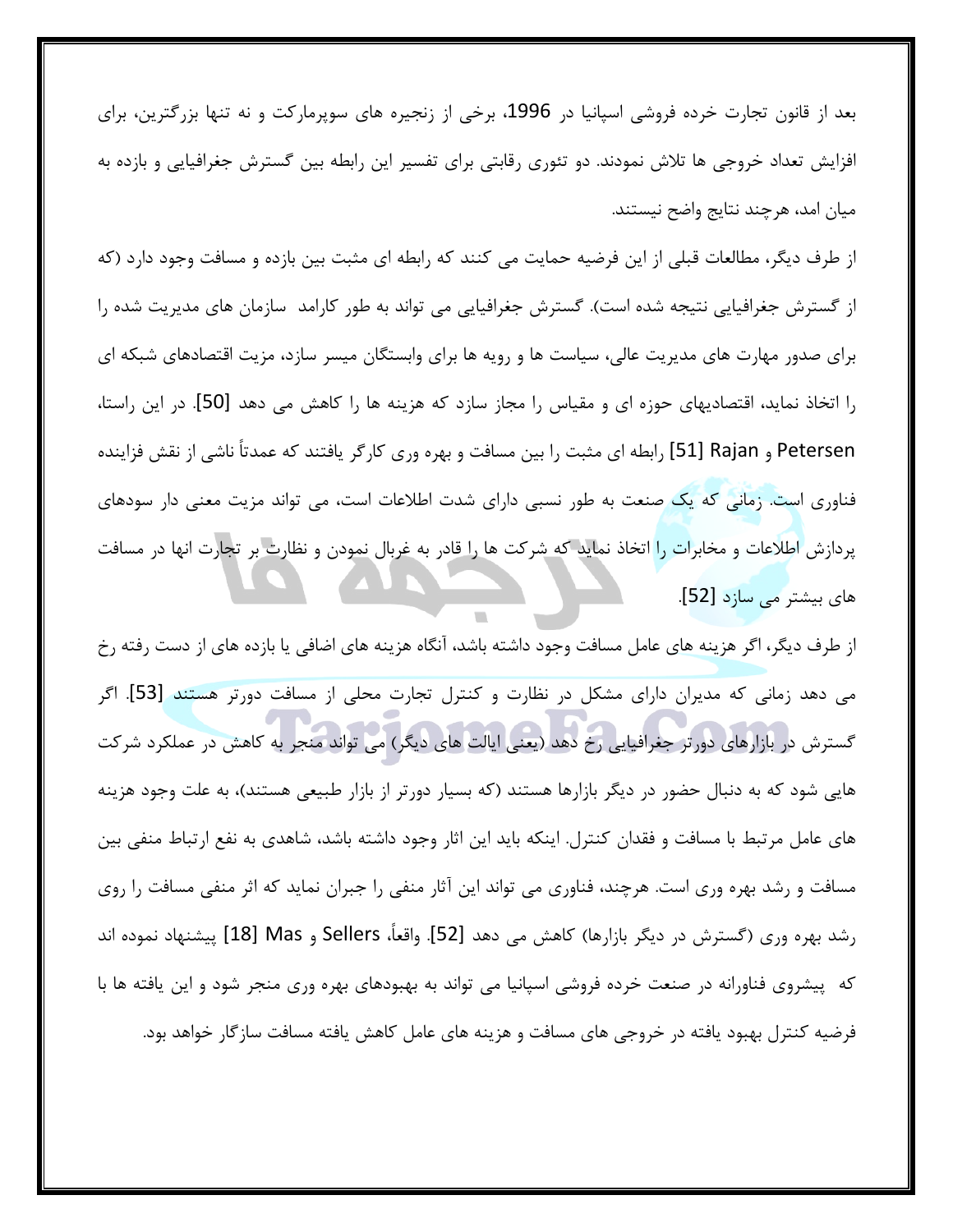گسترش در بازار طبیعی (یک راهبرد دفاعی سازگار با رشد تنها در یک ایالت) که توسط تعریف به طور فیزیکی نزدیک به ارکان ها نسیت به دیگر بازارها است، می تواند بر حسب بهره های بازده برای شرکت ها مفید باشد زمانی که شرکت ها در بازار طبیعی خود از هزینه های انتقال و نظارت پایین تر سود می برند. هرچند، ارتباط مثبت بین گسترش در بازارهای طبیعی و بهره های بازده می تواند به طور موثر پدیدار شود اگر شرکت ها قادر به کاهش برخی هزینه های ذاتی مرتبط با صنعت و ایجاد روابط طولانی مدت با مشتریان باشند.

بنابراین، با استنتاج از این استدلال ها، ما فرضیه زیر را پیشنهاد می کنیم:

H4: شركت هاي عامل در ايالت هاي مختلف نسبت به خرده فروشان عامل تنها در بازار طبيعي خود مقرون به صرفه تر هستند.

## 6. نتايج

در

ما مدل مرزي بيزي را در اين مطالعه با استفاده از داده ها در مورد 74 فروگاه خرده فروشي در T=7 سال تخمين مي زنيم. شكل وظيفه اي اين مدل يک ارتباط محدود است و مي تواند به صورت زير بيان شود.

> $ln(C_{it}/PK_{2it})$  $= \beta_0 + \beta_1 \ln (PL_{it}/PK_{2it}) + \beta_2 \ln (PK_{1it}/PK_{2it}) + \beta_3 \ln (AV_{it})$  $+\beta_4 \ln (PL_{it}/PK_{2it})\ln (PL_{it}/PK_{2it}) + \beta_5 \ln (PK_{1it}/PK_{2it})\ln (PK_{1it}/PK_{2it})$  $+\beta_6 \ln (PL_{it}/PK_{2it})\ln (PK_{1it}/PK_{2it}) + \beta_7 \ln (AV_{it})\ln (AV_{it})$  $+\beta_8 \ln(AV_{it})\ln(PL_{it}/PK_{2it}) + \beta_9 \ln(AV_{it})\ln(PK_{1it}/PK_{2it})$  $(9)$  $+\beta_{10}t + v_{it} + z_{it}$

**COLLEGE** 

که در آن Cit هزینه کلی، PLit، قیمت محاسبه شده کارگر به عنوان نسبت هزینه های کارگر برای تعداد کارمندان، PK1it قیمت سرمایه محاسبه شده توسط تقسیم نمودن استهلاک کلی توسط تقسیم سود بین سرمایه (تعادل در هر قرض)، AVit ارزش کلی افزوده و نشاندهنده خروجی در مدل ماست و t روند زمانی برای به دست اوردن هر دینامیک از دست رفته است. توجه کنید که همانطور که قبلاً توصیف شد، ما عبارات ناکارایی zit را برای تغییر با چهار متغیر بیرونی مجاز نموده ایم و اینها شامل si2 یک متغیر مجعول می شود که مقدار 1 را برای فروشگاه خرده فروشی می گیرد که از راهبرد انسجام عمودی پیروی می کند (خرده فروشانی که به طور مستقیم با سازندگان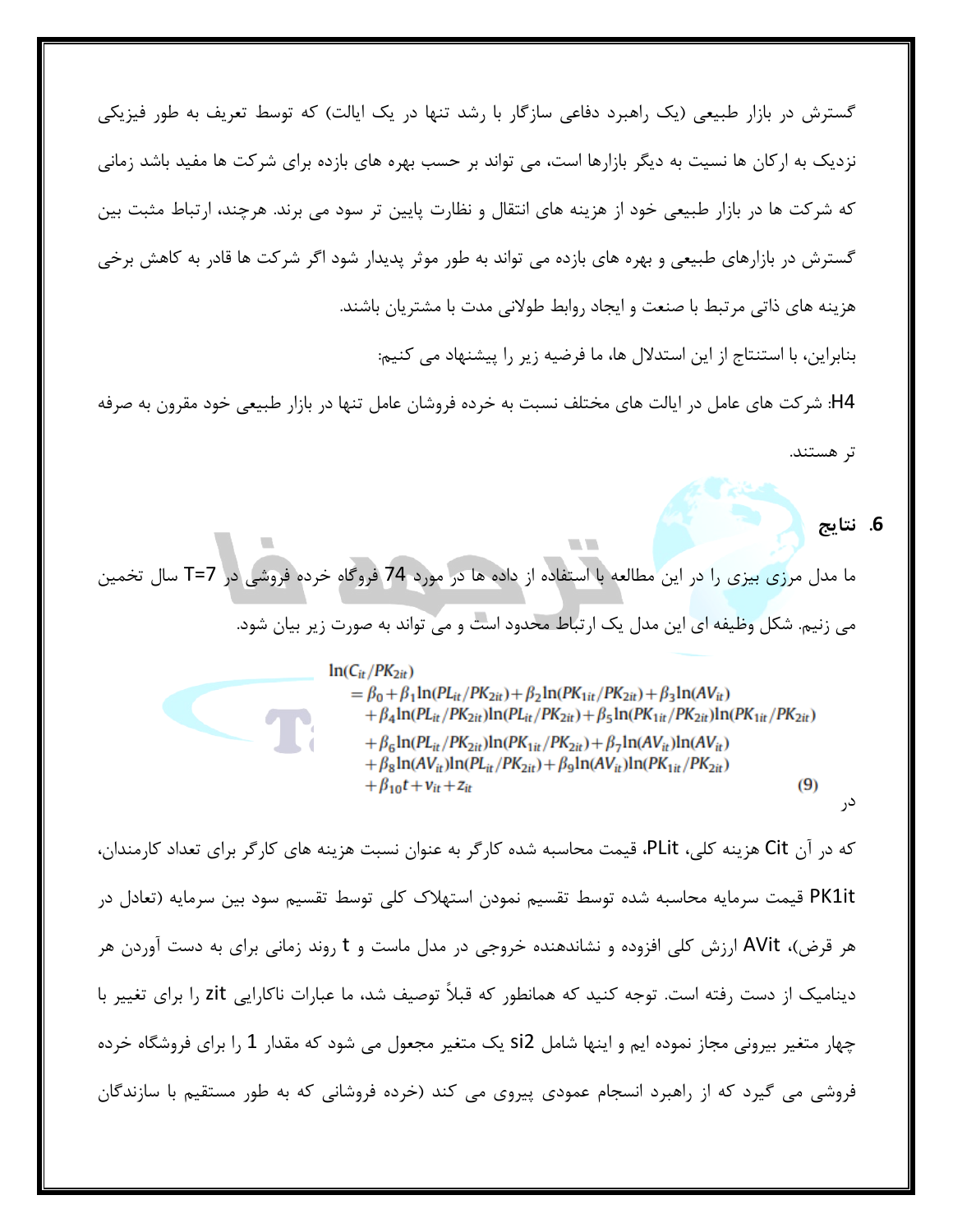هدایت می شوند) و صفر دی غیر اینصورت (خرده فروشانی که از فروشنده های کلی برای هدایت با سازندگان استفاده می کنند)، si3 یک متغیر مجعول است که مقدار 1 را برای فروشگاه قدیمی و به خوبی تاسیس شده می گیرد و صفر در غیر اینصورت، si4 یک متغیر مجعول که مقدار 1 را برای فروشگاه هایی می گیرد که دارای حضور در چندین ایالات است و صفر در غیراینصورت (خروجی ها در یک ایالت)، و si5 یک متغیر مجعول که مقدار یک را برای فروشگاه های قیمت پایین می گیرد (تخفیف دهنده ها و راهبرد EDLP قیمت پایین روزانه).

نتايج قبلي براي مدل بالا با استفاده از 50000 تكرار به دست امده، بعد از كنار گذاشتن 10000 ترسيم اوليه. وسایل قبلی و انحرافات معیار پارامترها در جدول 2 بیان شده اند. ما ابتدا تایید می کنیم که پارامترهای قیمت هیا ورودی و خروجی دارای علامت ضحیح با هزینه کلی افزایشی با هر کدام از این متغیرها هستند [58]. در اشکال 1 و 2، ما همچنین مقیاس های همبستگی را ارائه می دهیم و آمار BGR) Rubin ،Gelman ،Brook) برای برخی از پارامترهای مدل. یک همبستگی بالا معمولاً منجر به تخمین های پارامتری ناسازگار می شود. از شکل 1 مشخص است که هیچ الگوی همبستگی بین پارامترهای گزارش شده مدل وجود ندارد. ما نیز تایید می کنیم که این مورد بین دیگر پارامترها در مدل وجود دارد. بر حسب BGR، این امار به ارزیابی تغییرپذیری در زنجیره های موازی در مقايسه با تغييرپذيرى بين زنجيره هاى موازى مى پردازد. اين مدل در صورتى همگرا قضاوت مى شود كه نسبت بين تغییرپذیری نزدیک به 1 باشد. خط سبز در هر نمودار نشاندهنده تغییرپذیری، خط آبی، درون تغییر پذیری و خط قرمز نسبت است. شواهد برای همگرایی از خط قرمز نزدیک به 1 روی محور y و از خطوط سبز و آبی پایداری (افقی) در عرض نمودار می آید. همانطور که از شکل 1 مشخص است، تمام پارامترهای گزارش شده دارای BGR نزدیک به 1 هستند که همگرایی مدل را تایید می کند.

در جدول 3، ما نتايجي را براي پارامترها فراهم مي كنيم كه منعكس كننده تاثيبر متغيرهاي مجعول ما در مورد بازده فروشگاه های خرده فروشی است. این نتایج پیشنهاد می دهد که تمام متغیرها در ارتباط با انسجام عمودی دارای تاثیر مثبت روی بازده فروشگاه های خرده فروشی هستند. بنابراین این نتایج از فرضیه 1 حمایت نمی کند. یک تفسیر ممکن اینست که مزایای انسجام برای آثار منفی ممکن جبران می شوند. در حقیقت یافته های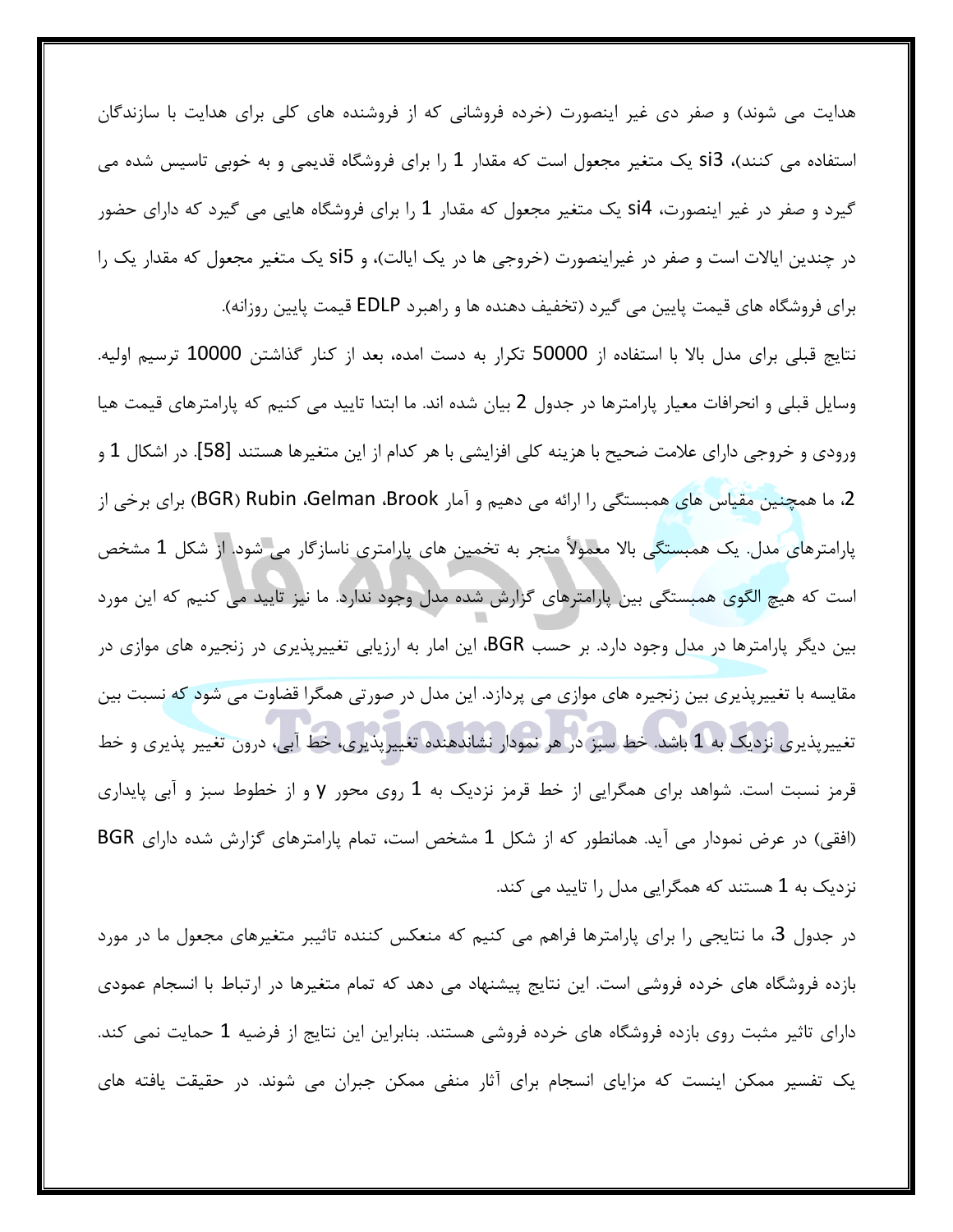[59] Mansson، انسجام عمودی و نقاط بازده را در دو جهت مرتبط می نماید: به نفع شرکت های غیرمنسجم و به نفع شركت هاي كاملأ منسجم. از زمان كار اصلي Coase [60]، نوشته ها چندين تئوري را توسعه داده اند كه توضیح می دهد که چه چیزی مرزهای عمودی یک شرکت را تعیین می کند. بازده منطقی، همانطور که تحت اقتصادهای هزینه مبادله و تئوری های حقوق مالکیت مطالعه شده است، پیشنهاد می دهد که انسجام عمودی، هزینه های مبادله را با کاهش ناکارایی های قراردادی بین تامین کنندگان غیرمنسجم و مشتریان کاهش می دهد و انگیزه هایی برای سرمایه گذاری های خاص رابطه ایجاد می کند. هرچند، علاوه بر این استدلال بازده، استدلال قبلی پیشنهاد می دهد که انسجام عمودی با یک تامین کننده (مشتری) قدرت بازار منسجم را ارتقا می دهد و این می تواند منجر به کاهش نسبت های بازده شود. دیگر توضیح ممکن از Grossman و Hart [61] ارائه می شود که روی بازده مرتبط با سطوح مختلف انسجام عمودی تمرکز می کند. این مطالعه نشان می دهد که سطوح مختلف انسجام منتج به توابع هدف مختلف می شود و از اینرو استنتاج نتایج مختلف بازده مرتبط ممکن است.

نتايج به دست آمده نيز دلالت بر اين دارند كه شركت ها با راهبرد قيمت پايين تر نسبت به شركت هايي كه از اين راهبرد پیروی نمی کنند مقرون به صرفه تر هستند که از فرضیه 2 حمایت می کند. این نتیجه مورد انتظار بود زمانی که خرده فروشان فروشنده محصولات در پایین ترین قیمت نیاز به مقرون به صرفگی برای ایجاد افت برای بازده ها دارند. كاهش قيمت نيز بهره وري از مزيت رقابتي و افزايش سهم بازار را ميسر مي سازد [47,48]. متعاقباً، این کار به انها اجازه می دهد تا پایه هزینه پایین و بازده هزینه بهره را حفظ کنند که تعیین کننده بودن اولیه راهبرد رهبری هزینه است. این نتایج نیز از فرضیه 3 حمایت می کند. این نشاندهنده اثری مثبت روی سوپرمارکت ها تجربه نموده بازده است زمانی که با یادگیری با عمل در تولید شرکت و دانستن بیشتر مرتبط می شود که می تواند منجر به ظرفیت بالاتر برای انجام فعالیت ها به روشی مقرون به صرفه تر شود [49].

نهایتاً، این نتایج نیز ما را برای حمایت از فرضیه 4 مجاز می سازند زمانی که زنجیره سوپرمارکت با خروجی ها در ایالات مختلف (گسترش جغرافیایی) نسبت به زنجیره های سوپرمارکت با فروشگاه ها در بازار طبیعی خود مقرون به صرفه تر هستند (یک ایالت). این یافته می تواند دارای اهمیت ویژه ای در بخش خرده فروشی اسپانیا باشد که اخیراً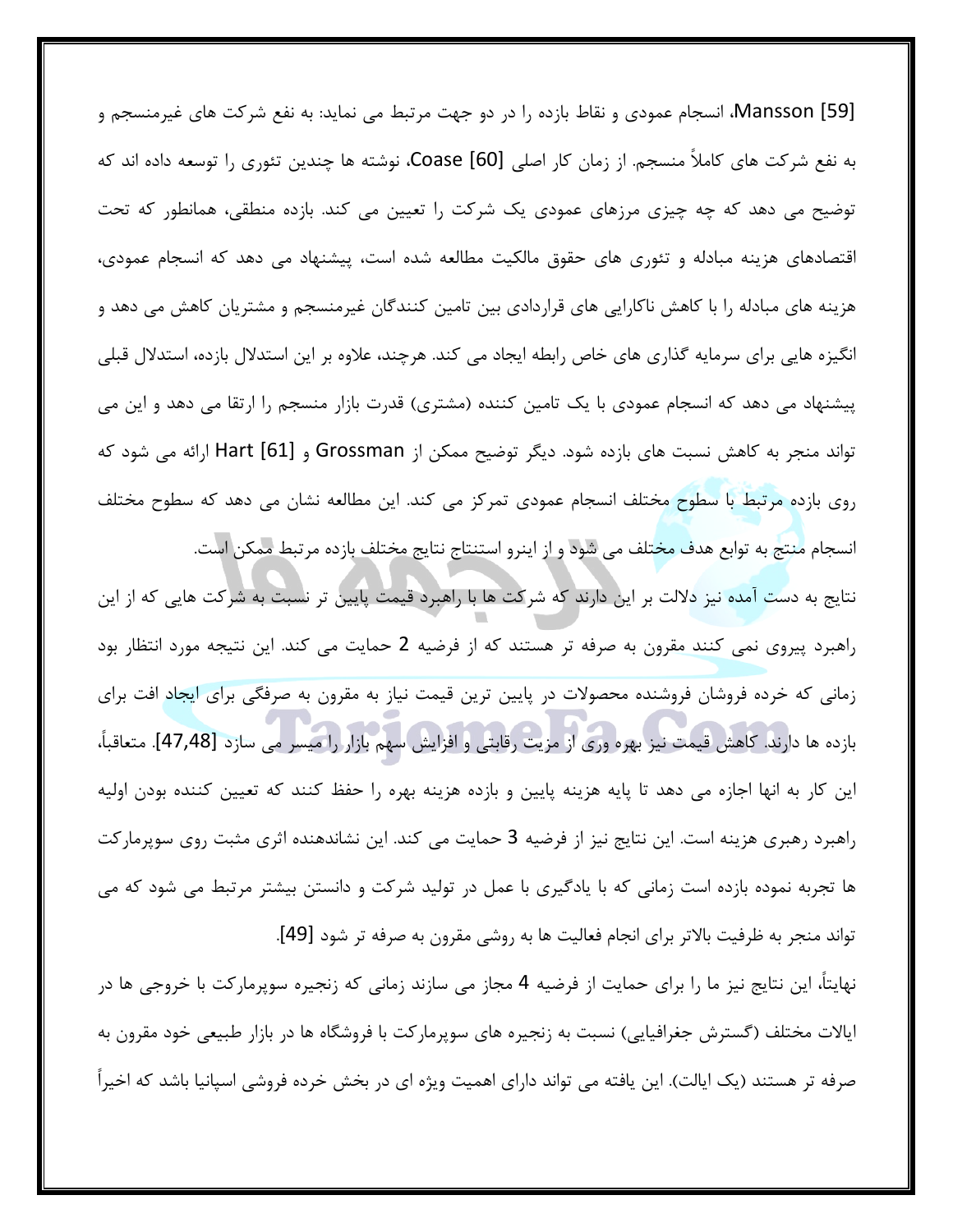شاهده گسترش جغرافیایی سریع بوده است. بسیاری از واحی اسپانیا هنوز محدودیت ها در مورد تعداد لیسانس ها را تقویت می کنند که می تواند برای تاسیسات تجاری ارائه شود. این کار در بسیاری موارد، انحصارات فضایی را خلق می کند و قدرت بازار برای سوپرمارکت های تاسیس شده قبلی را افزایش می دهد. نتایج به دست امده در این مقاله از این ایده حمایت می کنند که زنجیره های سوپرمارکت که از راهبرد گسترش پیروی می کنند مقرون به صرفه تر هستند. این می تواند به این حقیقت مرتبط باشد که زمانی که یک سوپرمارکت فعالیت خود را برای دیگر ایالات گسترش می دهد، دارای انگیزه هایی برای افزایش مقرون به صرفگی به منظور رقابت در این بازار جدید یا دست یابی به سهم اضافی بازار است. یافته های مشابه نیز توسط De Jorge [34] گزارش شده اند که نشان داده اند که خرده فروشان عملیاتی در نواحی با محدودیت های کم دلالت بر رقابت بیشتر بین سوپرمارکت های جدید دارد. تاییدات بیشتر در مورد تاثیر متغیرهای بالا روی مقرون به صرفگی در جدول 4 توضیح داده شده است که در ان ما امتیازات میانگین بازده را مطابق با گروه های مختلف مرتبط فراهم نموده ایم. همانطور که مشخص است، سوپرمارکت ها با قیمت پایین، چندین فروشگاه و عمر بیشتر مقرون به صرفه ترین هستند. سوپرمارکت ها بدون انسجام عمودی از طرف دیگر، دارای متوسط بازده بالاتر (65.84 درصد) نسبت به سوپرمارکت های منسجم عمودی (60.83 درصد) هستند. نتایج بازده انفرادی هر فروشگاه خرده فروشی در این نمونه می تواند از نویسندگان بر حسب درخواست به دست آید. است هم است

# 7. بررسي ونتايج

رقابت رو به رشد در میان شرکت های خرده فروشی و جهانی سازی بازارها خیزشی را به محیطی اقتصادی صورت داده است که در آن بقای شرکت ها به طور فزاینده مشکل شده است. در محیط رقابتی امروز، مصرف کنندگان بیشتر متقاضی هستند تا اینکه به دنبال دسترسی مستقیم به محصولات در قیمت های پایین تر باشند. در این زمینه، تحلیل بازده یک موضوع مهم در بخش خرده فروشی شده است [62]. بازده دارای مدیریت میانه است که نقشی مهم را در کنترل و مدیریت شرکت های خرده فروشی بازی می کند. تحلیل بازده نیز اطلاعاتی حیاتی را برای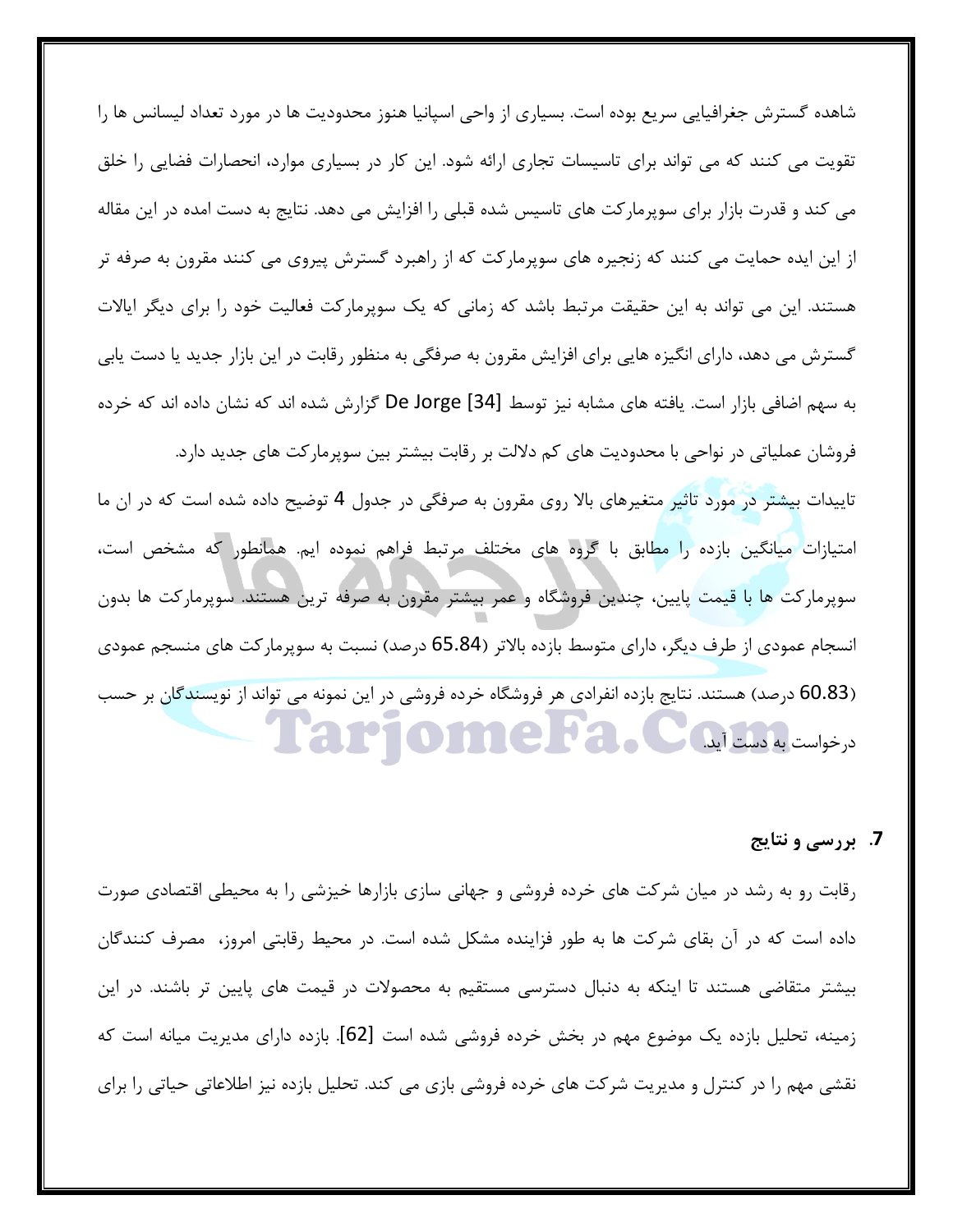تعداد تصمیمات مرتبط با سیاست، راهبردی و تاکتیکی در صنعت خرده فروشی فراهم می کند [63]. در سطح تاکتیک، برای یک شرکت چند واحدی، کنترل مدیر و راهبردهای گسترش با ارزیابی سطح بازده امتیاز نسبی اغاز می شود. از لحاظ راهبردی، بازده خرده فروشی می تواند برای متمایز نمودن شرکت ها استفاده شود و بنیادی برای توسعه راهبردها را برای رشد و تنوع سازی فراهم نماید.

این مقاله، نوشته های موجود را با ارائه دیدگاه هایی دقیق تر به عوامل تعیین کننده عملکرد فروشگاه های خرده فروشی گسترش داد. مدل استفاده شده در این مطالعه نیز ارائه دهنده سهمی جدید از نوشته های خرده فروشی است. نتايج به دست امده دلالت بر اين دارند كه فروشگاه ها با راهبرد هزينه پايين تر، تجربه طولاني تر در بازار و حضورهای حغرافیایی مختلف نسبت به فروشگاه هایی که این مشخصات را ندارند مقرون به صرفه تر هستند.

جدول 1

تحقیقات در مورد بازده خرده فروشی



شکل 2. امار BGR برای برخی پارامترهای مدل

#### جدول 2

میانگین های قبلی و انحرافات معیار برای پارامترهای مدل

جدول 3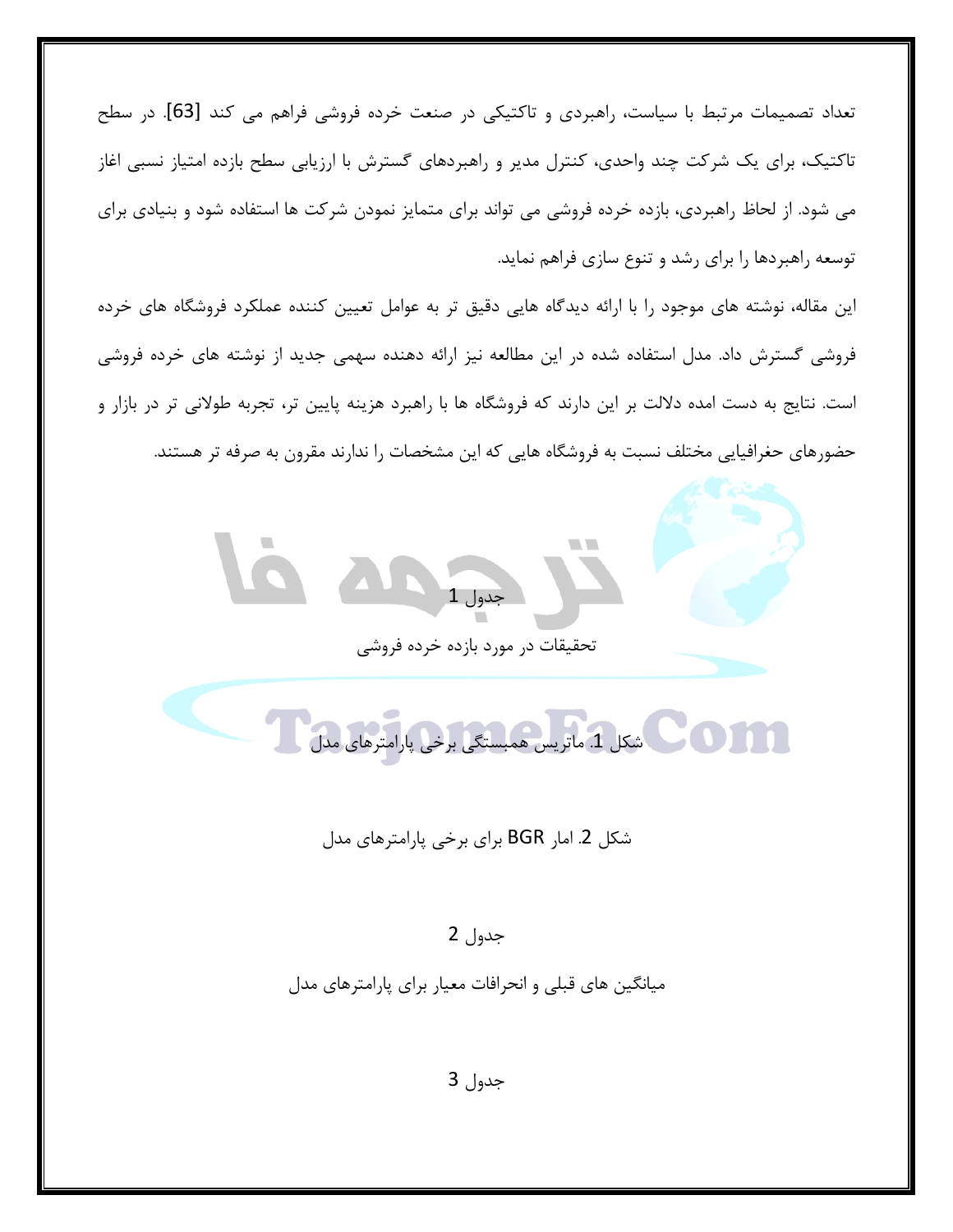## میانگین های قبلی و انحرافات معیار برای پارامترهای نامقرون به صرفگی مدل

نهايتاً، ضريب متغير انسجام عمودي منفي علامت گذاري شده است كه نشان مي دهد كه اين راهبرد در مقرون به صرفگی بالاتر در زمینه خرده فروشی اسپانیا کمک ننموده است.

ین نتایج می توانند به عنوان محک خارجی استفاده شوند. فرآیند محک زنی نیاز به اندازه گیری تفاوت بین سطح عملکرد جاری یک سازمان و بهترین اقدام ممکن دارد. بدین منظور، تحلیل بازده یک ابزار مفید است که می تواند برای شناسایی بهترین اقدامات ممکن استفاده شود که توسط مقرون به صرفه ترین خرده فروشان اتخاذ می شوند. به طور معادل برای مدیران، شناسایی عواملی که بهبود بازده را تحریک می کنند مهم است.

جدول 4. میانگین های قبلی و انحرافات معیار برای پارامترهای مدل

براي دانش ما، اين مقاله اولين قدم به سوى شناسايي عوامل تعيين كننده مقرون به صرفگي در صنعت خرده فروشي سوپرمارکت است. با توجه به این حقیقت که این سوپرمارکت ها فعالیت های خود را در محیط رقابتی توسعه می دهند و مصرف کنندگان متقاضی تر هستند، مدیران سوپرمارکت باید از اهمیت تحلیل بازده خود و چگونگی بهبود L'AIMONNER.COM ALANDI

در واقع، زمانی که این مطالعه عوامل تعیین کننده بازده را شناسایی می کند، این نتایج می تواند دارای اهمیت ویژه ی در تعیین راهبردهای بهبود عملکر باشد. در حال حاضر، بیشتر تحقیقاتی موجود به تحلیل بازده در سطح کلان  $\overline{\phantom{a}}$ (جمعی) می پردازد. هرچند، این می تواند برای سیاست گذاران مهم باشد، برای مدیرانی که عمدتاً علاقه مند به عملکرد در سطح فروشگاه هستند، کمتر دارای اهمیت است. زمانی که سطح تحلیل تحقیقات ما در سطح ریز (شركت) باشد، يافته ها بايد فراهم كننده هاي تجربياتي مهم براي مديران باشد. در حقيقت، مديران خدمات نياز به تدابیر دقیق برای عملکرد به منظور ترسیم نتایج صحیح در مورد راهبردهایی دارند که آنها برای عملکرد خارجی با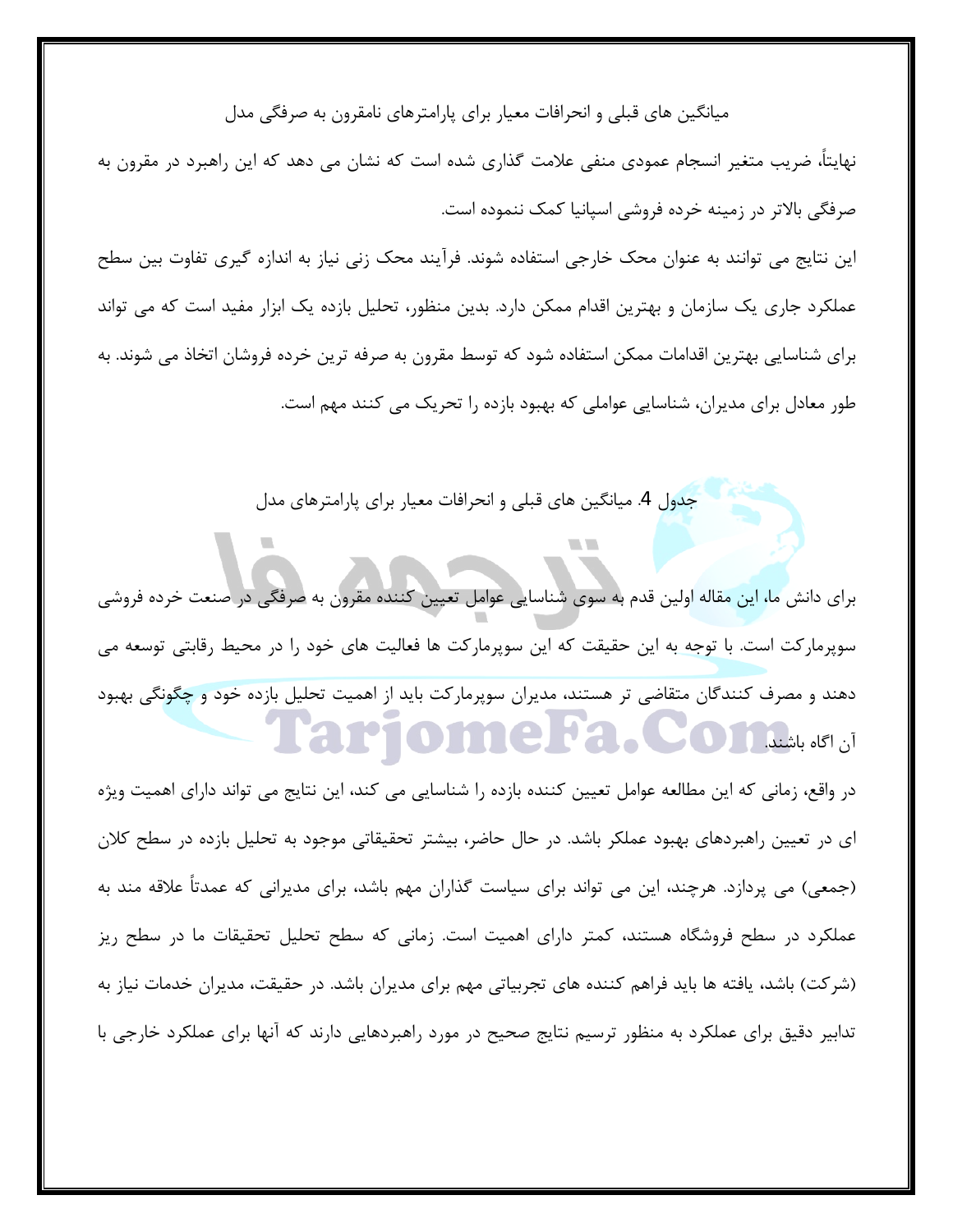رقبای خود نیاز به آنها دارد [64,65]. ضرورتاً، هدف تحقیقات ما، گسترش درک تجربی و نظری از بازده خرده فروشی و نیز فراهم نمودن تجربیات عملی برای مدیران است.

کلی سازی یافته های برای بخش داخلی باشد با دقت انجام شود زیرا تنها یکی از بازیگران در کانال توزیع تحلیل شده است یعنی زنجیره های سوپرمارکت. توجه به این مورد هم درست است که محدودیت های تقاضا و عرضه ممکن نتیجه شده از حوزه فعالیت خرده فروشی به عنوان فعالیت خدمات در نظر گرفته نشده است. ضمناً گنجاندن دیگر متغیرهای مرتبط در فرایند تولید مانند درجه توسعه فناورانه شرکت ها، به عنوان محرکان بازده ممکن است. هرچند این مقاله چندین متغیر موثر بر بازده را در نظر می گیرد، ما باید در نظر بگیریم که این متغیرها تنها محرکان باز ده نیستند.

تحقیقات بیشتر می تواند نتایج این مطالعه را با مقایسه عملکرد خرده فروشان همراه با صنایع مختلف (فروشگاه های سازمانی، رستوران های فست فود، بانک ها و غیره) گسترش دهد. همچنین فراهم نمودن اعتبارسنجی های بیشتر برای فرضیه هیا ازمایش شده رد این مطالعه با تکرار مدل برای دیگر کشورها ممکن است. وابسته به تغییرپذیری داده ها، ازمایش تاثیر مشخصات دیگر فروشگاه خرده فروشان روی بازده ممکن است. برای مقاصد مدیریتی، همچنین هدایت برخی از تحلیل های موردی مفصل در مورد فروشگاه ناکارامد و کارامد برای شناسایی دیگر اقدامات خوب مفید است که می تواند به بهبود عملکرد فروشگاه های با عملکرد ضعیف کمک نماید

#### **References**

- [1] Barros CP. Efficiency in hypermarket retailing: a stochastic frontier model. International Review of Retail, Distribution and Consumer Services 2005:15(2):171-89.
- [2] Ratchford BT. Has productivity of retail food stores really declined?Journal of Retailing 2003;79(3):171-82.
- [3] Keh HT, Chu S. Retail productivity and scale economies at firm level: a DEA approach. Omega 2003;31(2):75-82.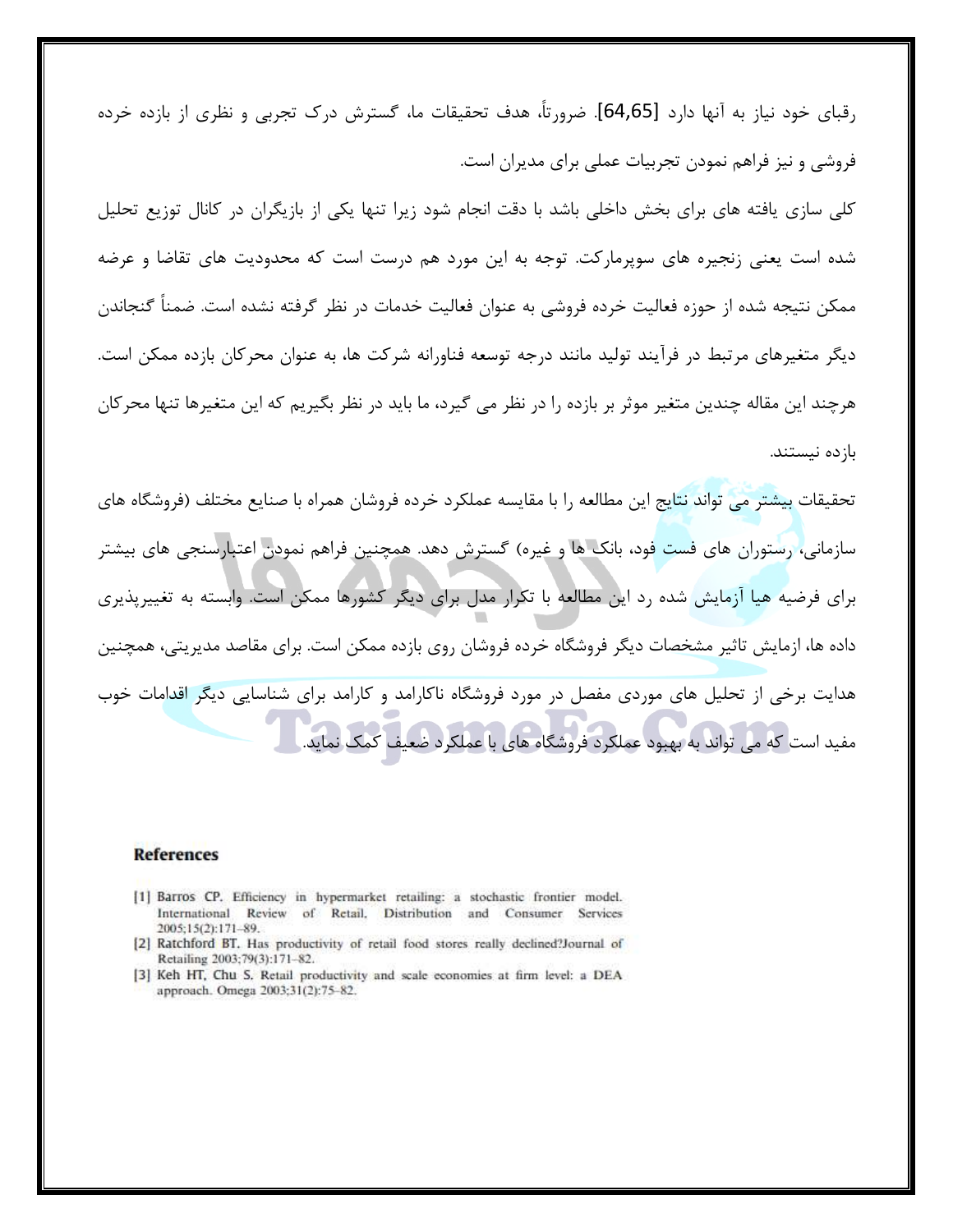- [4] Teo T, Wong P. An empirical study of the performance impact of computerization in the retail industry. Omega 1998;26(5):611-21.
- [5] Odeck J. Statistical precision of DEA and Malmquist indices: a bootstrap application to Norwegian grain producers. Omega 2009;37(5):1007-17.
- [6] Wu J, Liang L, Chen Y. DEA game cross-efficiency approach to Olympic rankings. Omega 2009;37(4):909-18.
- [7] Avkiran N, Morita M. Benchmarking firm performance from a multiple-stakeholder perspective with an application to Chinese banking. Omega 2010;38(6):501-8.
- [8] Tsionas EG, Papadakis ENA. Bayesian approach to statistical inference in stochastic DEA. Omega 2010;38(5):309-14.
- [9] Cook W, Liang L, Zhu J. Measuring performance of two-stage network structures by DEA: a review and future perspective. Omega 2010;38(6):423-30.
- [10] Donthu Naveen, Yoo Boonghee. Retail productivity assessment using data envelopment analysis. Journal of Retailing 1998;74(1):89-105.
- [11] Sellers R, Mas F. Technical efficiency in the retail food industry: the influence of inventory investment, wage levels, and age of the firm. European Journal of Marketing 2009;43(5/6):652-69.
- [12] Esteban Ana, Matea M de los Llanos. Transformaciones estructurales, precios y márgenes en el sector de distribución al por menor de alimentos [Structural transformations, price and margins in grocery retailing]. Economic Bulletin Bank of Spain 2003.
- [13] Casares J, Martin V . Evolución de la distribución comercial y de los hábitos de compra: del dualismo al polimorfismo [Distribution evolution and purchase habits]. Información Comercial Española 2003;811:323-811.
- [14] Cruz-Roche Ignacio, Rebollo Alfonso, Yagüe M Jesús. Concentración 3 competencia en los canales de distribución alimenticios [Concentration and competition in grocery retailing]. Papeles de Economía Española 2003;96:112-33.
- [15] Rebollo A. Concentración en el sector de distribución comercial en España [Concentration in Spanish grocery retailing]. Distribución y Consumo 1999;47: 29.43
- [16] Giménez ML, Pérez JA, Sánchez M. Intensificación de la competencia intertipo entre supermercados e hipermercados [Increasing intertype competition among supermarkets and hypermarkets]. Distribución y Consumo 2002;64:5-17.
- [17] Betancourt RR, Gautschi DA. Distribution services and economic power in a channel. Journal of Retailing 1998;74(1):37-60.
- [18] Sellers R, Mas F. An empirical analysis of productivity growth in grocery retailing: evidence from Spain. International Journal of Services Industry Management 2007;18(1):52-69
- [19] Sellers R, Mas F. Different approaches to the evaluation of performance in retailing, International Review of Retail, Distribution and Consumer Research 2007:17(5):503-52.
- [20] Betancourt Roger R, Malanoski Margaret. An estimable model of supermarket behaviour: prices, distribution services and some effects of competition. Empirical 1999;26(1):55-73.
- [21] Ofer G. Return to scale in retail trade. Review of Income and Wealth 1973:19(4):363-84.
- [22] Oi W. Productivity in the distribution trades: the shopper and the economies of massed reserves. In: Griliches Z, editor. Output Measurement in the Service Sector. University of Chicago Press; 1991. p. 161-91.
- [23] Anderson JH, Betancourt RR. The distribution sector and development process: are there patterns? Yes Economic Inquiry 2002;40(2):166-76.
- [24] Koop G, Osiewalski J, Steel MFJ. Bayesian efficiency analysis through individual effects: hospital cost frontier. Journal of Econometrics 1997;76(1-2):77-105. **State Control**
- [25] Marzec J, Osiewalski J. Bayesian inference on technology and cost efficiency of<br>bank branches. Financial Markets and Institutions 2008:29-43.
- [26] Koop G, Steel MFJ, Osiewalski J. Posterior analysis of stochastic frontier models using Gibbs sampling. Computational Statistics 1995;10:353-73.
- [27] Lusch RF, Moon SY. An exploratory analysis of the correlates of labor productivity<br>in retailing. Journal of Retailing 1984:37-6160 (3) 1984:37-61.
- [28] Hall M, Knapp J, Winsten C. Distribution in Great Britain and North America. London: Oxford University Press; 1961.
- [29] George KD, Ward T. Productivity growth in the retail trade. Oxford Bulletin of Economics and Statistics 1973;35(1):31-47.
- [30] Ingene CA. Labor productivity in retailing. Journal of Marketing 1982;46(4):75-90. [31] Good WS. Productivity in the retail grocery trade. Journal of Retailing 1984:60(3):81-97.
- [32] Van Dalen J, Koerts J, Thurik AR. The measurement of labour productivity in wholesaling. International Journal of Research in Marketing 1990;7(1):21-34
- [33] Berger AN, Mester LJ. Inside the black box: what explains differences in the of financial institutions?Journal of Banking and Finance efficiencies 1977:21(7):895-947.
- [34] De Jorge J. Efficiency and regulation in Spanish hypermarket retail trade: a crosssection approach. International Journal of Retail & Distribution Management 2008;36(1):71-88.
- [35] Joskow P. Vertical Integration. In: Claude Menard, Shirley Mary M, editors. Handbook of New Institutional Economics. Netherlands: Springer; 2005.
- [36] Shenoy J. An examination of the efficiency, foreclosure, and collusion rationales for vertical takeovers. AFA 2009 San Francisco Meetings Paper 2008. Available at SSRN: <http://ssrn.com/abstract=1089043 >.
- [37] Golany B, Hackman ST, Passy U , An efficiency measurement framework for multistage production Systems. Annals of Operational Research 2006;145(1):51-68.
- [38] Axelsson B, Rozemeijer F, Wynstra F. The case for change. In: Axelsson B, Rozemeijer F, Wynstra F, editors. Developing Sourcing Capabilities: Creating Strategic Change in Purchasing and Supply Management. West Sussex, UK: Wiley; 2008.